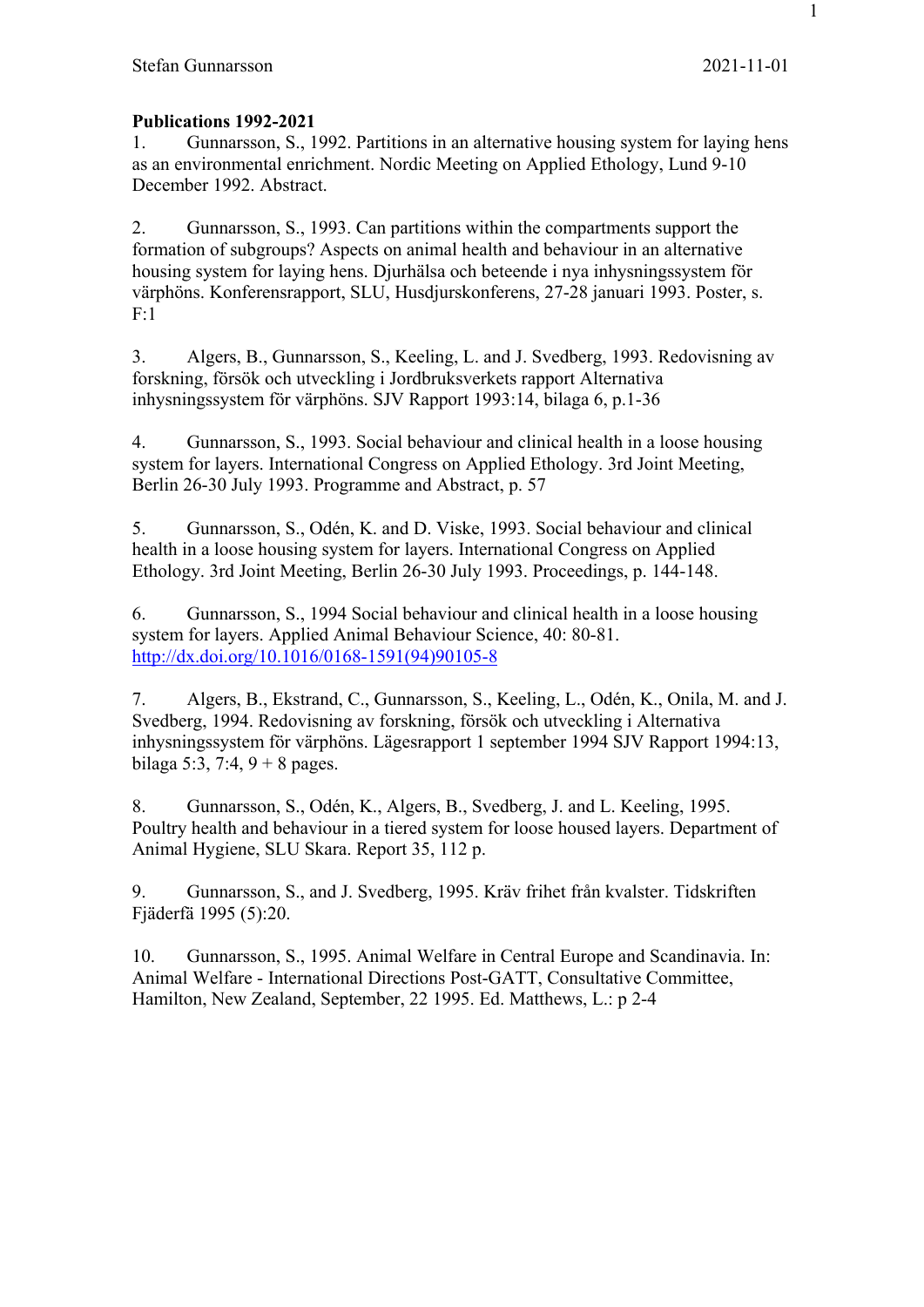11. Algers, B. Ekstrand, C. Geismar, J., Gunnarsson, S., Odén, K., Onila, M. and J. Svedberg, 1995. Utvärdering av OLI Voletage inhysningssystem för värphöns. Department of Animal Hygiene, SLU Skara. Special report 31, 35 pages.

12. Ekstrand, C. Algers, B. Geismar, J., Gunnarsson, S., Odén, K., Onila, M. and J. Svedberg, 1996. Utvärdering av inhysningssystemet OLI-voletage för frigående värphöns. Svensk Veterinärtidning (Swedish Veterinary Journal) 48 (6): 287-294.

13. Gunnarsson, S., and L.R. Matthews, 1996. The demand for straw and feathers as litter substrates for layer hens, 8th Nordic Meeting on Applied Ethology, Uppsala 22-23 January 1996. (Abstract to oral paper).

14. Gunnarsson, S., Matthews, L.R., Foster, T.M. and W. Temple, 1996. The demand for straw and feathers as litter substrates for layer hens, 30th International Congress on Applied Ethology, Guelph, Canada 14-17 Augusti 1996. p. 96.

15. Gunnarsson, S. and L.R. Matthews, 1996. Behöver värphönan strömaterial ? Sammanfattning till föredrag vid Nordisk Konsulent- och Veterinaermøte, Stavanger, Norge, 21-23 November 1996. 2 p.

16. Gunnarsson, S., Matthews, L.R., Foster, T.M. and W. Temple, 1997. The advantages and limitations of using demand functions to measure the importance of straw and feathers as litter for laying hens. 5th European Symposium on Poultry Welfare, Wageningen, Netherlands. 7-10 June 1997, p 201-202.

17. Algers, B., Ekstrand, C., Geismar, J., Gunnarsson, S., Odén, K., Onila, M. and J. Svedberg, 1997. Pre-testing of new technique from an animal health and welfare point of view of the alternative systems for laying hens. 9th International Congress on Animal Hygiene, Helsinki, Finland, 17-21 August 1997, p 404-407.

18. Gunnarsson, S., Algers, B. and J. Svedberg, 1997. Description and evaluation of a method for clinical inspections of laying hens. 9th International Congress on Animal Hygiene, Helsinki, Finland, 17-21 August 1997, p 281-284.

19. Ekstrand, C., Gunnarsson, S., Odén, K., Onila, M. Algers, B., and J. Svedberg, 1997. Utvärdering av Vencomatic inhysningssystem för värphöns. Specialarbete 4. Inst. f. Husdjurens miljö och hälsa. 47 sidor.

20. Algers, B., Ekstrand, C., Gunnarsson, S., Odén, K. Onila, M. and J. Svedberg, 1997. Utvärdering av OLI Voletage inhysningssystem för värphöns. Kompletterande rapport. Supplement till Specialarbete 31. Inst. f. Husdjurshygien. 26 sidor.

21. Gunnarsson, S., Keeling, L.J. and J. Svedberg, 1998. Using epidemiology to investigate behavioural problems in laying hens. 10th Nordic Meeting on Applied Ethology, Tune, Denmark 28-30 January. 1998. (Abstract to oral paper).

22. Gunnarsson, S., Keeling, L.J. and J. Svedberg, 1998. Epidemiological study on the effects of early access to perches on the prevalence of mislaid eggs and cloacal cannibalism in loose housed laying hens. Poster at The Annual conference of The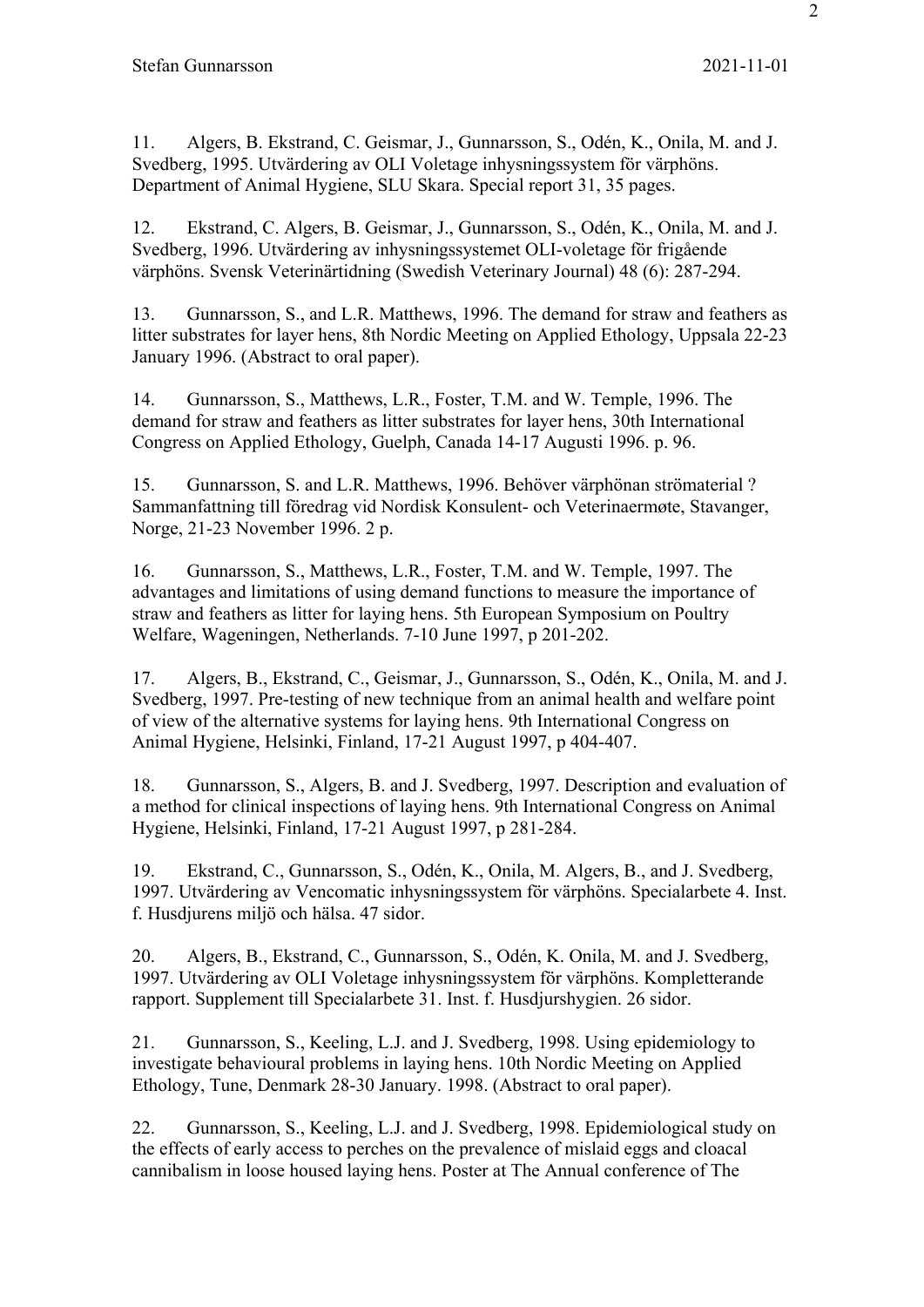Society for Veterinary Epidemiology and Preventive Medicine. Ennis, Ireland, 25-27 March 1998

23. Gunnarsson, S., Keeling, L.J. and J. Svedberg, 1998. Effects of rearing conditions on behavioural problems in laying hens; An epidemiological approach. 32th International Congress on Applied Ethology, Clermont-Ferrand, France, 21-25 July 1998. p. 57 (Oral paper).

24. Gunnarsson, S., 1998. Nya och nygamla inhysningsformer för värphöns. Allmänt Veterinärmöte, Uppsala 18-20 November 1998, sidan 29-35. (inbjuden föreläsare)

25. Gunnarsson, S., Yngvesson, J., Keeling, L.J. and B. Forkman, 1999. Early access to perches enhances spatial awareness in the domestic hens. 11th Nordic Meeting on Applied Ethology, Flämslätt, 27-29 January. 1999. (Abstract to oral paper).

26. Gunnarsson, S., 1999 Vårt samarbete Pressmeddelande till en presskonferens i Åbo, 18 februari 1999.

27. Gunnarsson, S., Keeling, L.J. and J. Svedberg, 1999. Effects of rearing factors on the prevalence of floor eggs, cloacal cannibalism and feather pecking in commercial flocks of loose housed laying hens. British Poultry Science.40 (1): 12-18. http://dx.doi.org/10.1080/00071669987773

28. Gunnarsson, S., 1999. Beteenderelaterade sjukdomar hos värphöns Jordbrukskonferensen 1999 - forskning inför det nya seklet. Ultuna 24-25 mars 1999, 42-43.

29. Gunnarsson, S., 1999 Nordisk kongress om husdjurens beteende och välfärd i Skara. Svensk Veterinärtidning (Swedish Veterinary Journal) 51(4): 203-204.

30. Gunnarsson, S., Yngvesson, J., Keeling, L.J. and B. Forkman, 1999. Early access to perches enhances spatial awareness in the domestic hens. 33rd International Congress, on Applied Ethology, Lillehammer, Norge 17-21 August 1999. p 62.

31. Gunnarsson, S., 1999. Friskt och sjukt bland ekohöns, Konferens för ekologiskt lantbruk, Centrum för uthålligt lantbruk vid SLU, Alnarp, 8-10 november 1999. Sammanfattningar av föredrag sidan: 91-93. (Invited paper)

32. Gunnarsson, S., Matthews, L.R., Foster, T.M. and W. Temple, 2000. The demand for straw and feathers as litter substrates for layer hens. Applied Animal Behaviour Science 65 (4): 321-330. http://dx.doi.org/10.1016/S0168-1591(99)00065-9

33. Gunnarsson, S., Yngvesson, J., Keeling, L.J. and B. Forkman, 2000. Rearing with early access to perches impairs spatial skills of laying hens. Applied Animal Behaviour Science 67(3): 217-228. http://dx.doi.org/10.1016/S0168-1591(99)00125-2

34. Gunnarsson, S., 2000 Laying hens in loose housing systems. Clinical, ethological and epidemiological aspects. Acta Universitatis Agriculturae Sueciae, Veterinaria 73, 44 p.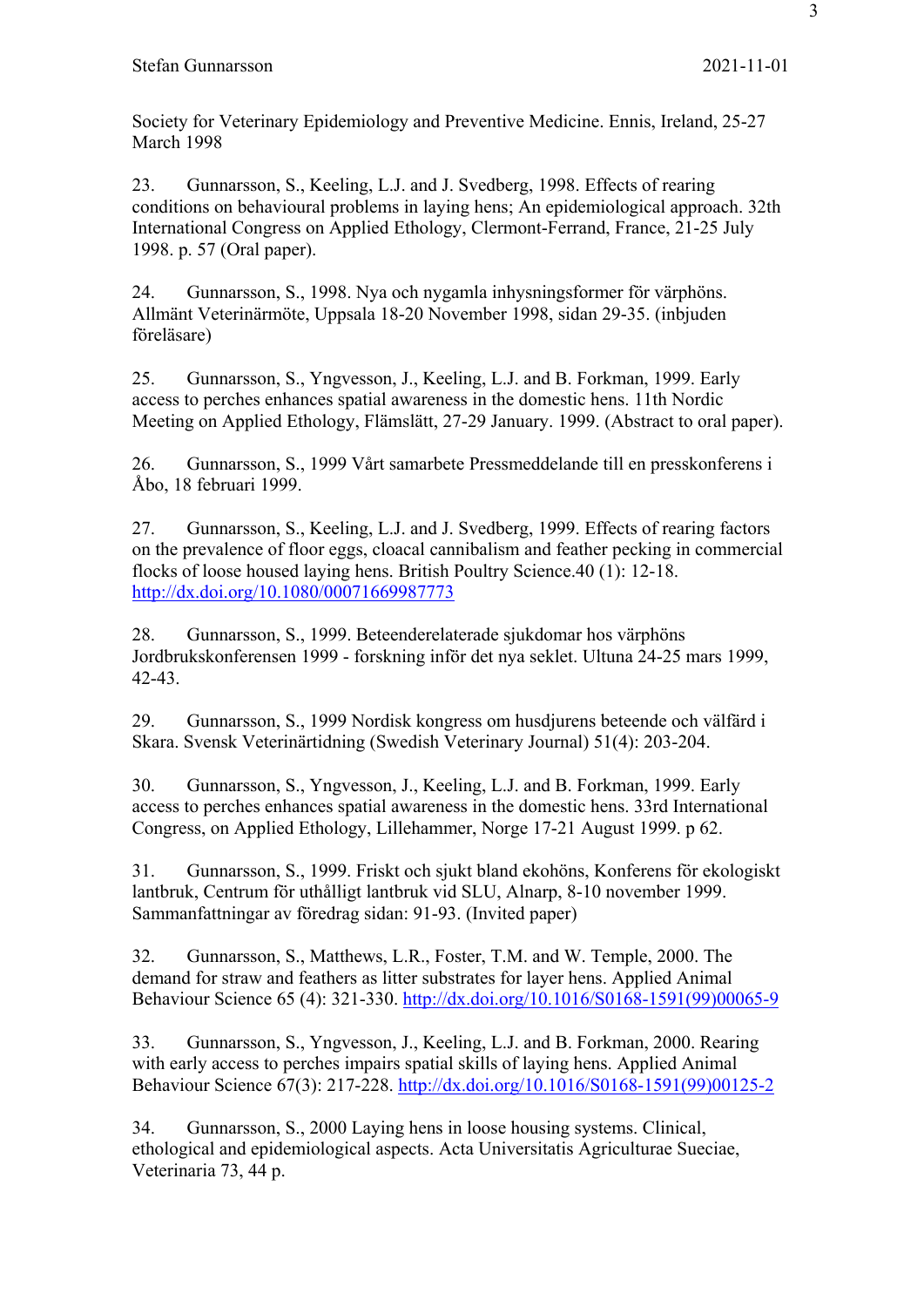35. Lundén, A., Thebo, P., Gunnarsson, S., Hooshmand-Rad, P. Tauson, R. and A. Uggla, 2000. Eimeria infections in litter-based high stocking density systems for loose housed laying hens in Sweden. British Poultry Science, 41:440-447. http://dx.doi.org/10.1080/713654973

36. Gunnarsson, S., 2000. Housing systems for laying hens used in Sweden.  $51<sup>st</sup>$ annual meeting of the European Association for Animal Production, The Hague, August, 21-24, 2000.

37. Gunnarsson, S., 2000. Housing systems for laying hens used in Sweden. Published in Improving health and welfare in production animals. Proceedings of sessions of the EAAP commission on animal management and health. EAAP publication No. 102: 127-132. (Invited oral paper).

38. Gunnarsson, S., 2001. Effekter av tidig tillgång till dagsljus hos värphöns. Centrum för ekologiskt lantbruk CUL, SLU, Konferens på Ultuna den 13-15 november 2001, p 365-366.

39. Keeling, L.J. and S. Gunnarsson, 2002. Swedish teaching in bioethics in animal agriculture with emphasis on animal welfare. Teaching bioethics in agricultural and veterinary higher education in Europe. Workshop proceedings from Aristoteles Project in INPL-Nancy, France. 23-24 may 2002. p 87-90.

40. Lerner, H., Gunnarsson, S., Nordenfelt, L., Vikinge, L., Lindahl B.I.B. and B. Algers, 2002. Welfare and well-being in animals: Towards a richer conceptual framework and a better agreement between human and animal science. 36th International Congress on Applied Ethology, Egmond an Zee, The Netherlands 6-10 August 2002, p 85.

41. von Wachenfelt, H., Odén, K. and S. Gunnarsson, 2002. Värphöns i lågbeläggningssystem. (Laying hens in low density floor systems.) Department of Agricultural biosystems and technology, SLU Alnarp. Special report 237, 78 p.

42. Öborn, I., Sonesson, U., Stern, S., Berg, C., Gunnarsson, S., and C-J Lagerkvist, 2002. Uthållighetsbrister i livsmedelskedjan – en intervjuundersökning. (Identifying weak links in the sustainable food chain- an interview survey.) Report MAT21 no 6/ 2002, 43 p.

43. Berg, C. Gunnarsson, S. and K. Odén, 2003. Can pre-testing of new technique be used to evaluate acceptable stocking density for turkey breeder hens? 11th International Congress on Animal Hygiene, Mexico City, 23-27 February 2003, p 253- 257.

44. Berg, C. Gunnarsson, S. and K. Odén, 2003. Djurhälso- och djurskyddsaspekter på inhysning av avelskalkoner. På uppdrag av Statens Jordbruksverk. Department of Animal Environment and Health, SLU Skara. Special report 20, 40 p.

45. Sonesson, U., Gunnarsson, S., Nybrant, T., Stern, S., Öborn, I. and C. Berg, 2003. Att skapa framtidsbilder- En metod för att utforma framtidsscenarier för uthållig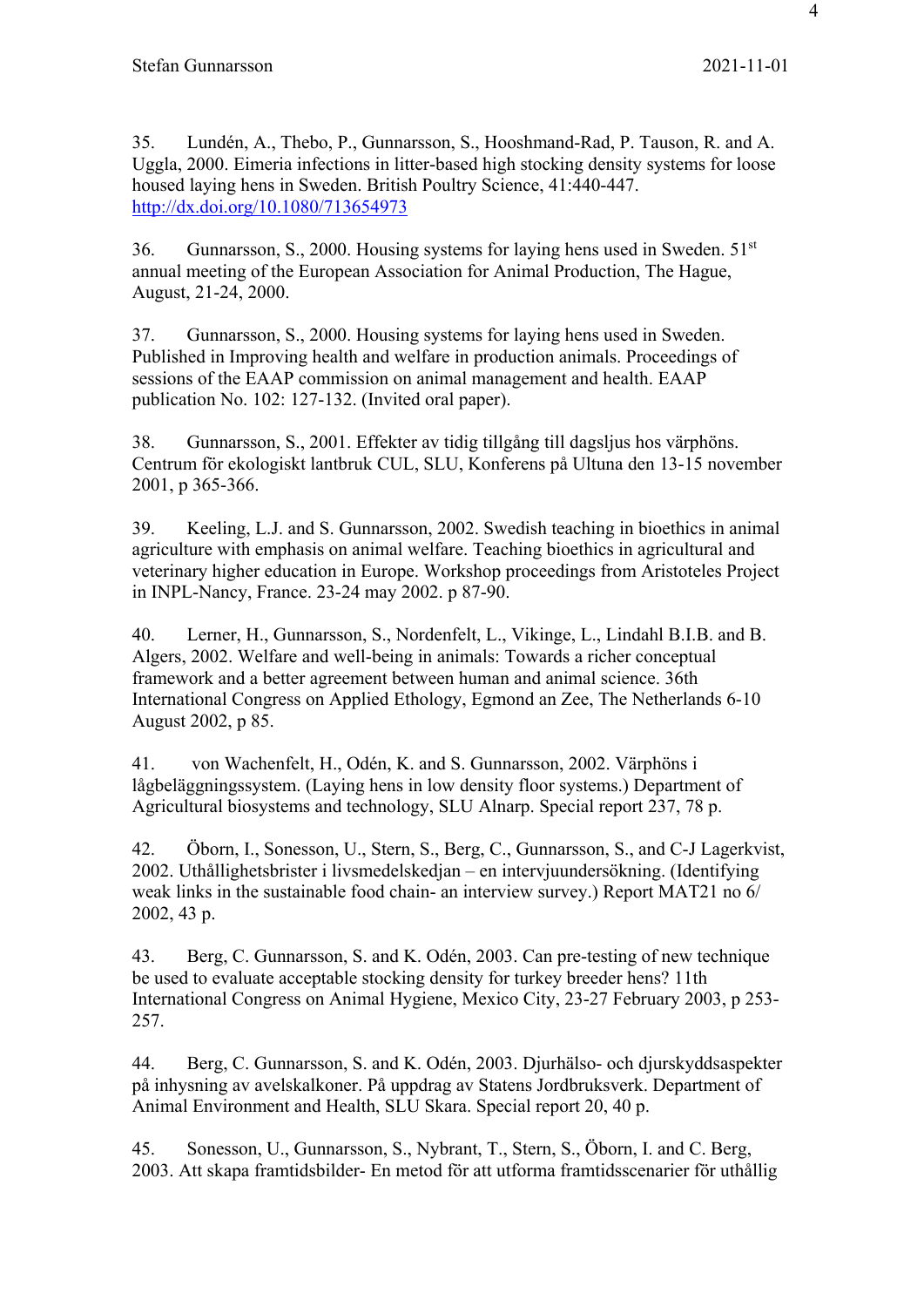livsmedelsproduktion. (How to create images of the future – A method for developing future scenarios for sustainable food production.) Report MAT21 no 3/ 2003, 21 p.

46. Odén, K., Gunnarsson, S., Berg, C.& B. Algers, 2003. Male influence on fear measure by tonic immobility and vigilance behaviour in large flocks of laying hens. 37th International Congress on Applied Ethology, Abano Terme, Italy, 24-28 June 2003, p 58.

47. Gunnarsson, S., Högberg, A., Neil, M., Pickova, J., Wichman, A. Wigren, I., Uvnäs-Moberg, K. and Rydhmer, L, 2003. Effects of polyunsaturated fatty acid content in sow feed on the behavioural development of piglets. 37th International Congress on Applied Ethology, Abano Terme, Italy, 24-28 June 2003, p 155.

48. Sonesson, U., Berg, U., Gunnarsson, S., Nybrant, T., Stern, S., and I. Öborn, 2003. Scenario Construction for Sustainable Agricultural Production. Industrial Ecology and Sustainable Future- §2003 Conference of the International Society of Industrial Ecology, Ann Arbor, Michigan, USA.

49. Stern, S., Gunnarsson<sup>,</sup> S., Öborn, I. and U. Sonesson,<sup>20</sup>03. Future scenarios for sustainable pig production, which way ahead? 54<sup>th</sup> annual meeting of the European Association for Animal Production, Rome, August 31st –September 3rd, 2003.

50. Stern, S., Gunnarsson, S., Kumm, K-I, Sonesson, U. and Öborn, I., 2003. Future scenarios for sustainable pig production- which way ahead? Presented at the 54th Annual meeting of the European Association for Animal Production, Rome, Italy. August 31st –September 3rd, 2003.

51. Gunnarsson, S., Cerenius, F., Jakobsson, T., Borgvall, H., Gustafsson, G. and D. Ullgren, 2003. Inventering av utegångsdjur i Västra Götalands län. Länsstyrelsen Västra Götaland 2003:20. 28 p.

52. Gunnarsson, S., Cerenius, F. and T. Jakobsson, 2003. Bättre djurskydd behövs vid extensiv köttproduktion. Jordbiten. Nyheter från Lantbruksenheten, Länsstyrelsen i Västra Götaland 3:12.

53. Stern, S., Gunnarsson, S., Kumm, K-I, Nybrant, T, Sonesson, U. and Öborn, I., 2003. Uthållig svinproduktion, vilken väg leder framåt? Tre framtidsscenarier för svinproduktion. Centrum för ekologiskt lantbruk CUL, SLU, Konferens på Ultuna den 18-19 november 2003, poster.

54. Gunnarsson, S., Braastad, B., Bakken, M., Janczak, A., Forkman, B., Brinch Jensen, A., Saloniemi, H., Valros, A., Heikkilä, M., Keeling, L., and A. Wichman, 2003. Modification of rearing conditions to improve welfare of layers: Basic and applied ethological studies. Poster at Nordic Poultry Consultant and Veterinary Conference, Stockholm, 20-22 November 2003

55. Gunnarsson, S., Cerenius, F. and T. Jakobsson, 2004. Djurskydd hos västsvenska utegångsdjur. (Animal Welfare in free range cattle in western of Sweden) Svensk Veterinärtidning (Swedish Veterinary Journal), 2004:1, 11-18.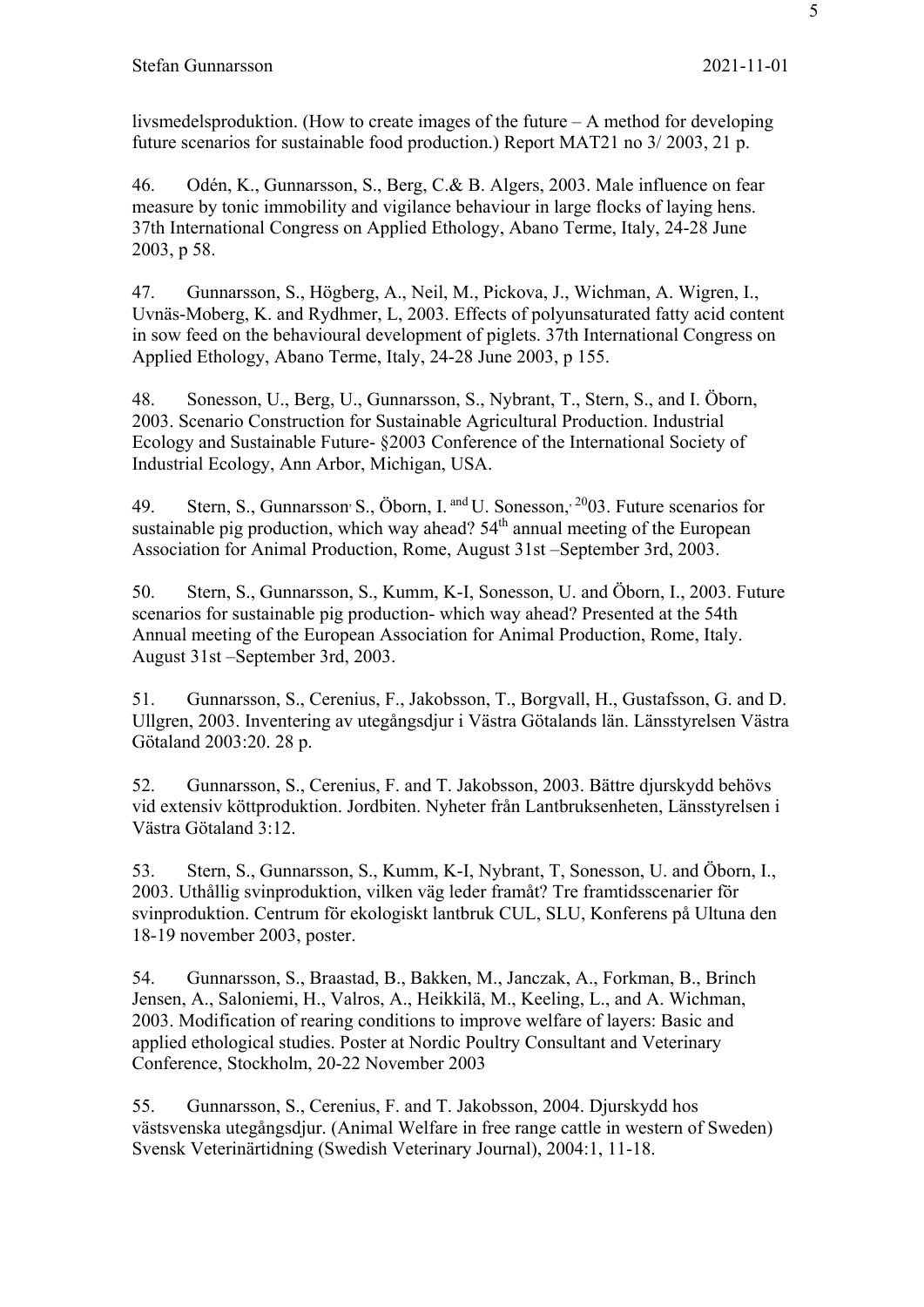56. Gunnarsson, S., Cerenius, F. and T. Jakobsson, 2004. Animal welfare in free range cattle – An inventory study of farms in the Western of Sweden. 38th International Congress on Applied Ethology, Helsinki, Finland, 3-8 August 2004, p 178.

57. Heikkilä, M., Wichman A., Gunnarsson, S., Keeling, L.J. and A. Valros, 2004. Development of perching behaviour in chicks. 38th International Congress on Applied Ethology, Helsinki, Finland, 3-8 August 2004, p. 256.

58. Gunnarsson, S. 2004. Interdisciplinary research – buzz word or scientific method? Abstract at the Workshop 'The interface between social science and animal science' at the 38th International Congress on Applied Ethology, Helsinki, Finland, 4 August 2004, 1 p.

59. Gunnarsson, S. 2004. Sustainable animal husbandry- conflicts of interest. In: The FOOD 21 Symposium – Towards sustainable production and consumption. MAT21 rapport nr2/ 2004. (Editors M. Nordberg and T. Nybrant) Uppsala 26-28 April 2004. p. 64-68.

60. Nybrant, T., Gunnarsson, S., Kumm, K-I, Sonesson, U., Stern, S. and Öborn, I., 2004. Development and evaluation of scenarios of future food production. In: The FOOD 21 Symposium – Towards sustainable production and consumption. MAT21 rapport nr2/ 2004. (Editors M. Nordberg and T. Nybrant) Uppsala 26-28 April 2004. p. 133-136.

61. Stern, S., Gunnarsson, S., Kumm, K-I, Nybrant, T, Sonesson, U. and Öborn, I., 2004. Future food production - a case study on pig production. In: The FOOD 21 Symposium – Towards sustainable production and consumption. MAT21 rapport nr2/ 2004. (Editors M. Nordberg and T. Nybrant) Uppsala 26-28 April 2004. p. 137-141.

62. Gunnarsson, S., Cerenius, F. and T. Jakobsson, 2004. Djurskydd hos västsvenska utegångsdjur – Inventering av besättningar med extensiv betesdrift för nötkreatur i Västra Götalands län. Nöthälsonytt 1/2004:8-10.

63. Gunnarsson, S., Cerenius, F. and T. Jakobsson, 2004. Animal health and welfare in free range cattle – A survey of farms of Western of Sweden. International Congress on Animal Hygiene, Saint-Malo, France, 11-13 October 2004, p 491-492.

64. Gunnarsson, S., 2004. The effect of the rearing environment on the prevalence of behaviour related diseases in loose housed laying hens. International Congress on Animal Hygiene, Saint-Malo, France,11-13 October 2004, p 47-48.

65. Gunnarsson, S., 2004. Definitions of health and disease in textbooks of veterinary medicine. International Congress on Animal Hygiene, Saint-Malo, France, 11-13 October 2004, p 105-109.

66. Odén, K., Berg, C., Gunnarsson, S. and Algers, B. 2004. Male rank order, space use and female attachment in large flocks of laying hens. Appl. Anim. Behav. Sci. 87: 83-94. http://dx.doi.org/10.1016/j.applanim.2005.03.003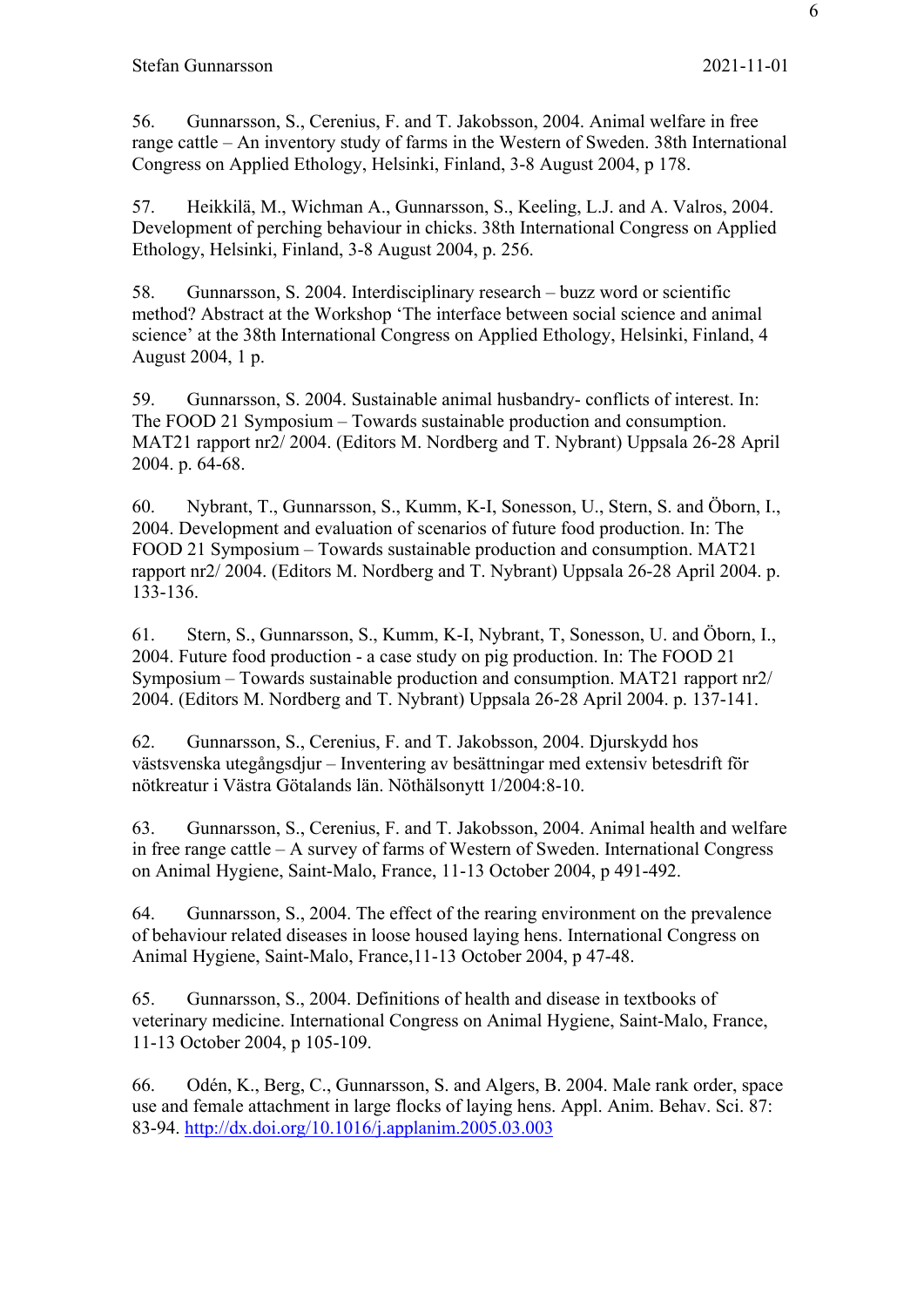67. Stern, S., Sonesson, U. Gunnarsson, S., Öborn, I., Kumm, K-I, and T. Nybrant, 2005. Sustainable development of food production – a case study on scenarios for pig production. AMBIO 34 (4-5): 402-407. http://www.jstor.org/stable/4315622

68. Kumm, K-I, Stern, S., Gunnarsson, S., Nybrant, T, Sonesson, U. and Öborn, I. 2004. Framtidsscenarier för uthållig svensk nötköttsproduktion. Jordbrukskonferensen 2004 Ultuna 23-24 november SLF Rapport nr 68, p 190.

69. Sonesson, U., Gunnarsson, S., Kumm, K-I, Nybrant, T, Stern, S., and Öborn, I., 2004. Målbildsscenarier för framtida svensk mjölkproduktion. Jordbrukskonferensen 2004 Ultuna 23-24 november SLF Rapport nr 68, p 192.

70. Stern, S., Gunnarsson, S., Kumm, K-I, Nybrant, T, Sonesson, U. and Öborn, I, 2004. Uthållig svinproduktion, vilken väg leder framåt? Tre framtidsscenarier för svinproduktion. Jordbrukskonferensen 2004 Ultuna 23-24 november SLF Rapport nr 68, p 202.

71. Gunnarsson, S., Cerenius, F. and T. Jakobsson, 2004. Djurskydd hos utegångsdjur - En inventering av besättningar i Västra Götalands län. Jordbrukskonferensen 2004 Ultuna 23-24 november SLF Rapport nr 68, p 203.

72. Lervik, S., Furnes Bagley, M. and S. Gunnarsson, 2004. Utprøving av oppal med verpehøns til løsdrift i flere etasjer – første års erfaringer. Fjørfe 2004(2): 74-76.

73. Gunnarsson, S. and R. Tauson, 2004. Unghönsuppfödning i svenska besättningar: Kycklingarnas första tid. Tidskriften Fjäderfä 2004 (9): 78-79.

74. Heikkilä, M., Gunnarsson S. and A. Valros, 2005. Effect of different light rhythms and light sources on the behaviour of chicks. 17th Nordic Symposium of the ISAE, Tune, Denmark, 13 - 15 January 2005, Danish Institute of Agricultural Sciences, Internal Report No214 p 25-26.

75. Kumm, K-I., Stern, S., Gunnarsson, S., Nybrant, T., Sonesson, U. and I. Öborn, 2005. Framtidsscenarier för uthållig svensk nötköttsproduktion. Rapport MAT21 nr 1/2005, 18 pages.

76. Kumm, K-I., Stern, S., Gunnarsson, S., Nybrant, T., Sonesson, U. and I. Öborn, 2005. Future scenarios for sustainable beef production in Sweden. 56th Annual meeting of the European Association for Animal Production, Uppsala, Sweden, 5-8 June, 2005 p. 314.

77. Heikkilä, M., Gunnarsson S. and A. Valros, 2005. Effect of light rhythm and light source on the diurnal behaviour of chicks. 39th International Congress on Applied Ethology, Sagamihara, Japan 20-24 August, 2005, p.77.

78. Stern, S., Sonesson, U., Gunnarsson, S., Kumm, K-I., Öborn, I.& T. Nybrant, 2005. Sustainable pig production in the future – development and evaluation of different scenarios. Report FOOD21 No5/2005, 98 pages.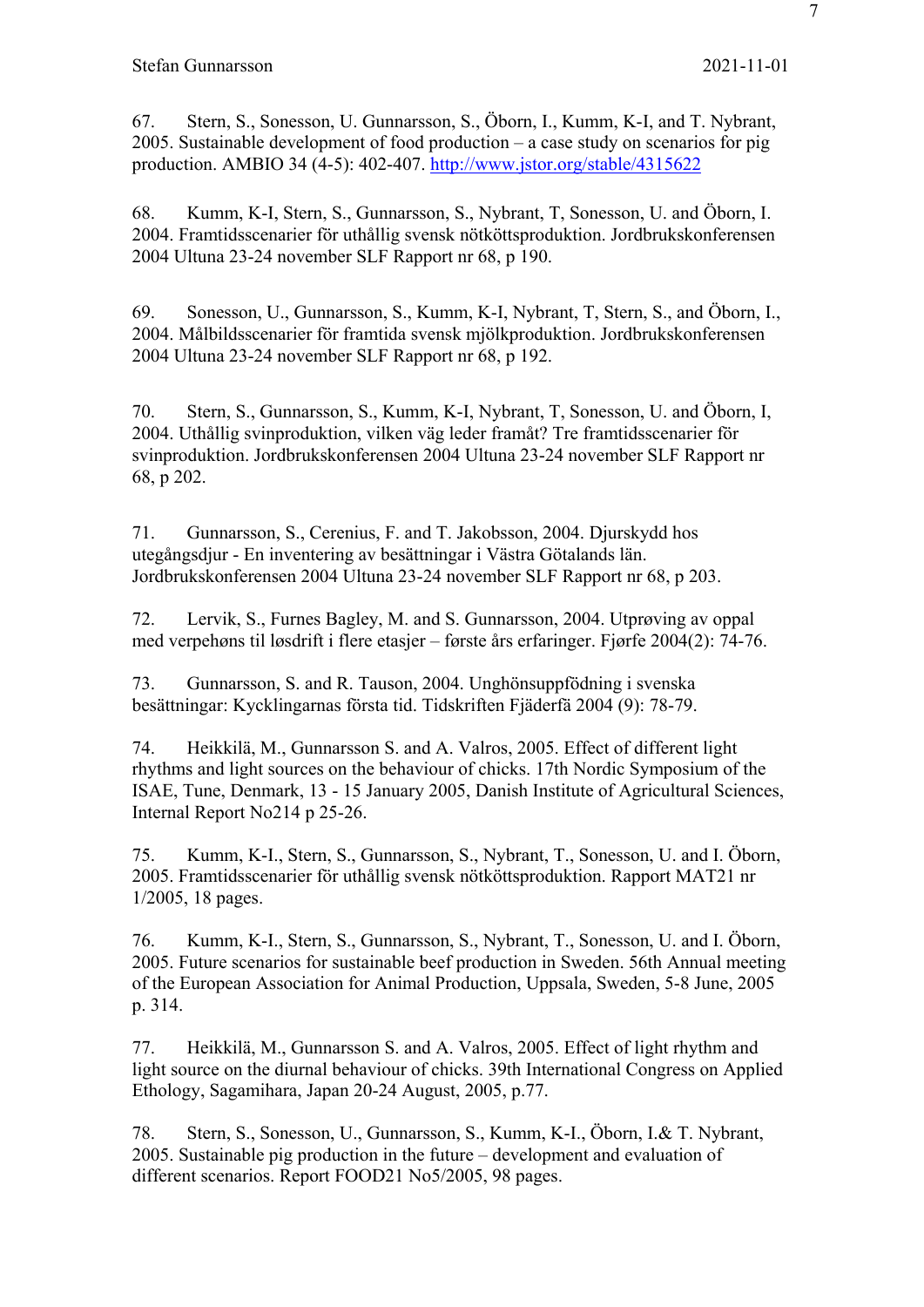79. Odén, K., Berg, C., Gunnarsson, S. and Algers, B. 2005. Effects of sex composition on fear measured as tonic immobility and vigilance behaviour in large flocks of laying hens. Applied Animal Behaviour Science, 95:89-102. http://dx.doi.org/10.1016/j.applanim.2005.03.003

80. Sonesson, U., Gunnarsson, S., Kumm, K-I., Stenberg, M. , Stern, S., Ventorp, M., Öborn I. and T. Nybrant, 2005. Scenarier för uthållig svensk produktion - gris, nöt och mjölk. Report FOOD 21 no 8/2005, 31 pages.

81. Gunnarsson, S., Sonesson, U., Stenberg, M., Kumm, K-I. and M. Ventorp, 2005. Scenarios for future Swedish dairy farming - a report from the Synthesis group of FOOD 21. Report FOOD 21 no 9/2005, 80 pages.

82. Gunnarsson, S., 2005. välmående djur utomhus – om bonden anstränger sig. I: Djuren i människans klor. Formas fokuserar (Ed. Birgitta Johansson). p. 175-182.

83. Tauson R., Holm K-E., Gunnarsson, S., Jacobsson G.& K. Elwinger, 2005. Unghönsuppfödning i Sverige - effekt av beläggningsgrad och inhysningsform på hälsa och produktion Prel. slutrapport vid Forum forskning – Linköping 20051028. SFS-Svenska ägg. Sidor: 1 – 2.

84. Heikkilä, M., Gunnarsson S. and A. Valros, 2006. Light source preferences in laying hens. 18th Nordic Symposium of the ISAE, Espoo, Finland, 16 - 18 January 2006.

85. Heikkilä, M., Wichman A., Gunnarsson S. and A. Valros, 2006. Development of perching behaviour in chicks reared in enriched environment. Applied Animal Behaviour Science, 99(1-2):145-156. https://doi.org/10.1016/j.applanim.2005.09.013

86. Lund, V., Appleby, M. C., Coleman, G. Gunnarsson, S. and K. Karkinen., 2006. Animal welfare science – Working at the interface between the natural and social science. Applied Animal Behaviour Science, 97:37-49. https://doi.org/10.1016/j.applanim.2005.11.017

87. Tind Sørensen, J., Edwards, S., Noordhuizen, J. and S. Gunnarsson, 2006. Animal production systems in the industrialised world. OIE Scientific and Technical Review (Revue Scientifique et Technique -Office International des Epizooties (Rev. sci. tech. Off. int. Epiz)), 25 (2): 493-503. https://pdfs.semanticscholar.org/2e19/55a0303190015a0af621498b724f73f1b4c9.pdf

88. Heikkilä, M., Gunnarsson S. and A. Valros, 2006. Light source preferences in laving hens. 40<sup>th</sup> International Conferences of the ISAE, Bristol, UK, 8-12 August, 2006, p. 225.

89. Gunnarsson, S. 2006. The conceptualisation of health and disease in veterinary medicine. Acta Veterinaria Scandinavica, 48:20 (7 Nov 2006) 1-6. https://doi.org/10.1186/1751-0147-48-20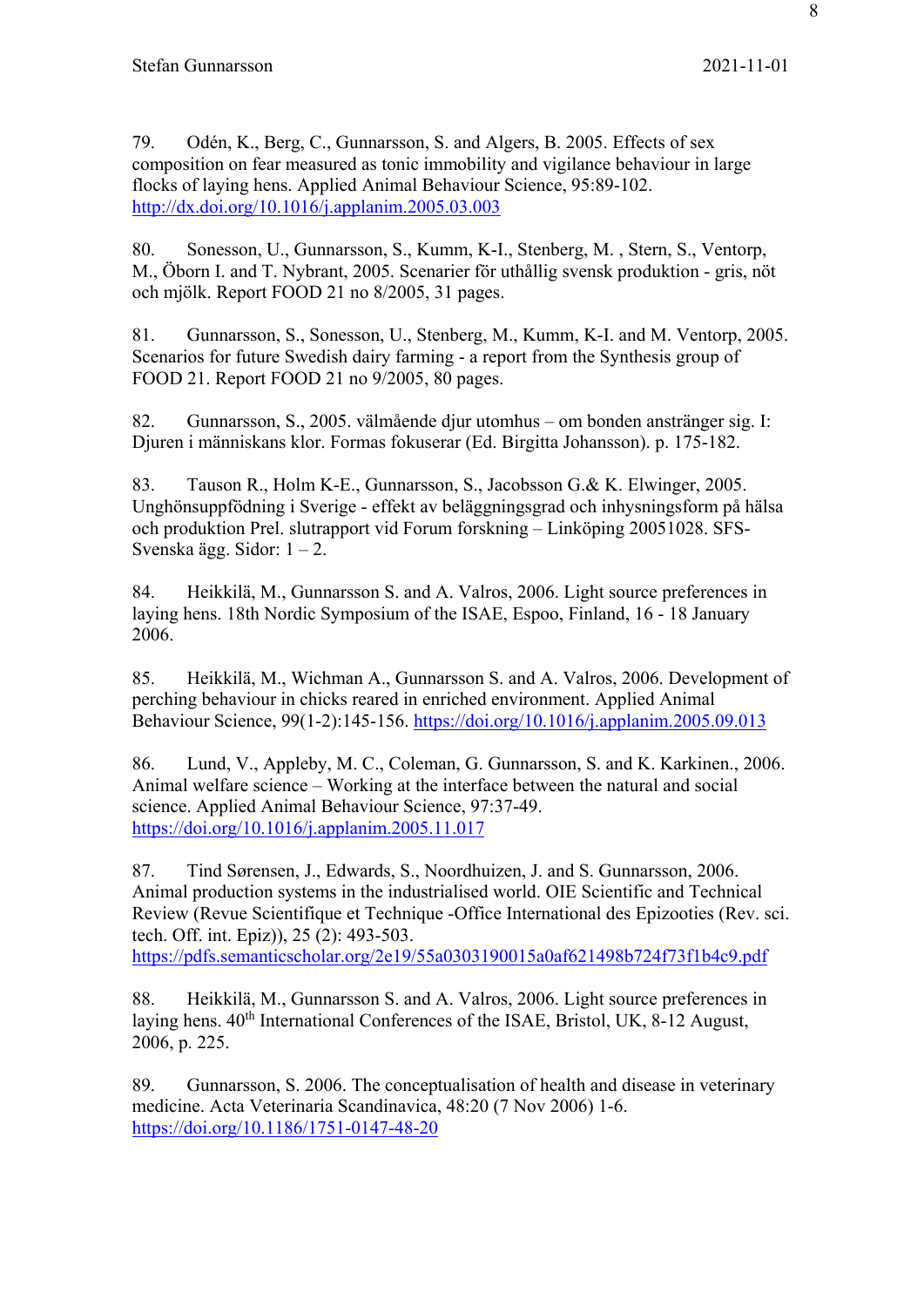90. Wiberg, S. and S. Gunnarsson, 2007. Health and welfare in Swedish game bird rearing. International Congress on Animal Hygiene, Tartu, Estonia, 17-21 June, 2007. p. 321-326.

91. Gunnarsson, S., Sonesson, U., Stenberg, M. and Kumm, K-I., 2007. Sustainability of future Swedish dairy farming; Scenarios for animal health, environment and economy. International Congress on Animal Hygiene, Tartu, Estonia, 17-21 June, 2007. p 428-433.

92. Gunnarsson, S., Sonesson, U., Kumm, K-I, Nybrant, T, Stern, S., and Öborn, I., 2007. Playing games for the future: A method for construction and evaluation of scenarios for sustainable animal production. International Congress on Animal Hygiene, Tartu, Estonia, 17-21 June, 2007. p. 492-597.

93. Gunnarsson, S. and Sonesson, U. 2007. A method for construction and evaluation of scenarios for sustainable animal production, with an application on future Swedish dairy farming. EurSafe2007 - Sustainable Food Production and Ethics. 7th Congress of the European Society for Agriculture and Food Ethics. September 13-15, 2007, Vienna, Austria. Wageningen University Press, Netherlands, p 157-162.

94. Wiberg, S. and Gunnarsson, S. 2007. Inventering av hållning och uppfödning av viltfågel i Sverige. (A survey of game bird rearing in Sweden) Dept. of Animal Environment and health, SLU Skara. Report 17. 65 pages.

95. Gunnarsson, S., Heikkilä, M., Hultgren, J. and A. Valros, 2008. A note on light preference in layer pullets reared in incandescent or natural light. Applied Animal Behaviour Science, 112: 395–399. https://doi.org/10.1016/j.applanim.2007.09.004

96. Algers, B., Gunnarsson, S. and L. Nordenfelt, 2008. Kap 1. Inledning. I: Djur är väl också människor. En antologi om hälsa och välbefinnande i djurs och människors värld. (Ed. Algers, Gunnarsson and Nordenfelt). Dept. of Animal Environment and health, SLU Skara. Report 20, 5-9.

97. Gunnarsson, S. 2008. Kap 3. Hälsodefinitioner i veterinärmedicinen. I: Djur är väl också människor. En antologi om hälsa och välbefinnande i djurs och människors värld. (Ed. Algers, Gunnarsson and Nordenfelt). Dept. of Animal Environment and health, SLU Skara. Report 20, 21-30.

98. Gunnarsson, S. 2008. Kap 4. Olika sjukdomsklassificeringar inom human- och veterinärmedicinen. I: Djur är väl också människor. En antologi om hälsa och välbefinnande i djurs och människors värld. (Ed. Algers, Gunnarsson and Nordenfelt). Dept. of Animal Environment and health, SLU Skara. Report 20, 31-39.

99. Gunnarsson, S., Heikkilä, M. and A. Valros, 2008. Effect of day length and natural versus incandescent light on perching and the diurnal rhythm of feeding behaviour in layer chicks (Gallus g. domesticus). Acta Agriculturae Scandinavica, Section A - Animal Sciences. 58(2): 93-99.

http://dx.doi.org/10.1080/09064700802363852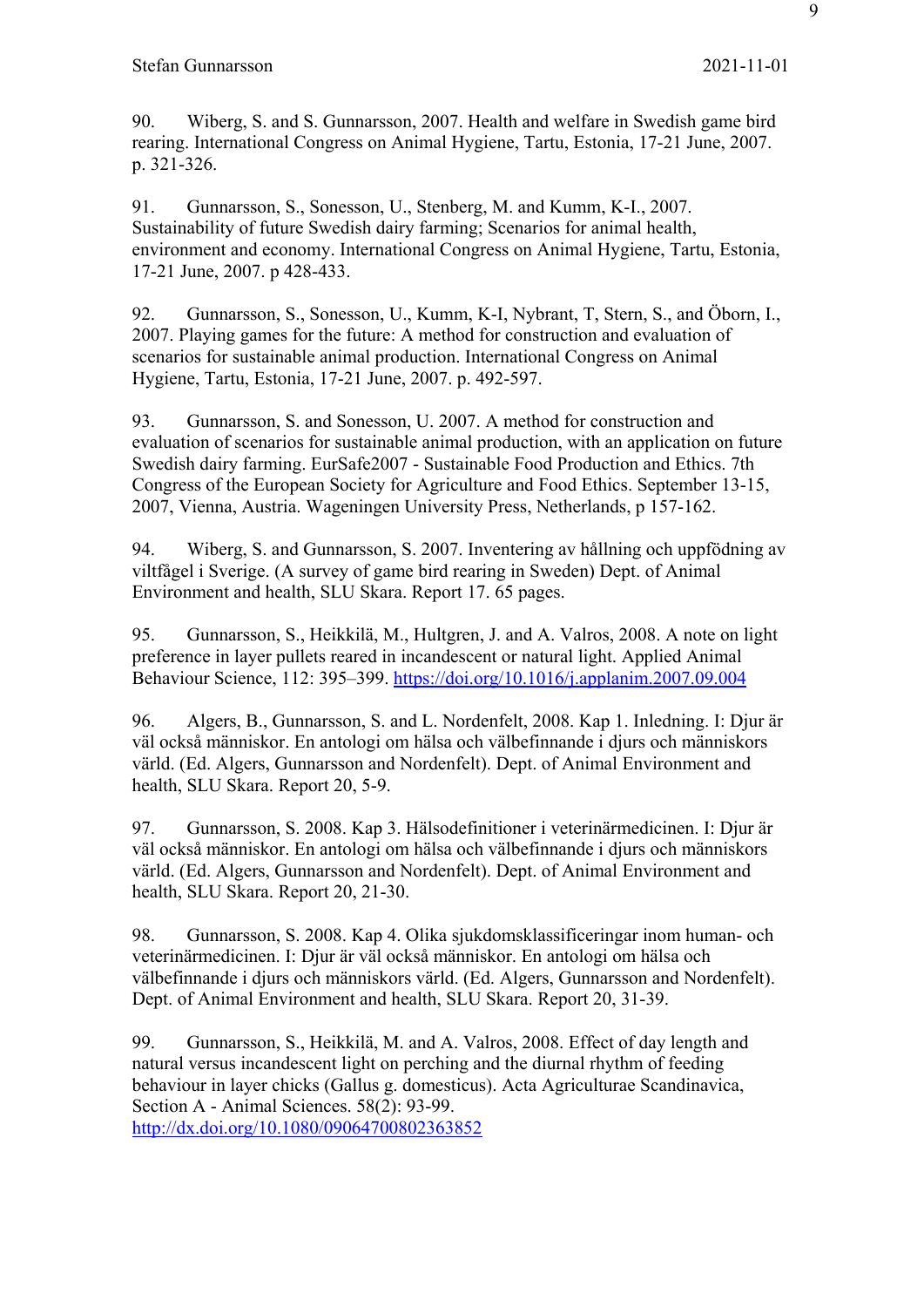100. Gunnarsson, S., 2008. Book review: Cherry, P, Morris, T (eds): Domestic duck production – Science and practice. Reproduction in Domestic Animals, 43: 767-767.

101. Rodriguez-Martinez, H., Hultgren, J., Båge, R., Bergqvist, A-S., Svensson, C., Bergsten, C., Lidfors, L., Gunnarsson, S., Algers, B., Emanuelson, U., Berglund, B., Andersson, G., Håård, M., Lindhé, B., Stålhammar, H. and H. Gustafsson, 2008. Reproductive performance in high-producing dairy cows: Can we sustain it under current practice? In: IVIS Reviews in Veterinary Medicine, I.V.I.S. (Ed.). International Veterinary Information Service, Ithaca NY (www.ivis.org), Last updated: 12-Dec-2008; R0108.1208. pp.1-23.

102. Wiberg, S. and S. Gunnarsson, 2009. Health and welfare in Swedish game bird rearing. In: Sustainable Animal Production (Ed. Aland, A and F. Madec). Wageningen University Press, Netherlands, p. 395-407.

103. Gunnarsson, S., Sonesson, U., Nybrant, T, Stern, S., and I. Öborn, 2009. A method for construction and evaluation of scenarios for sustainable animal production. In: Sustainable Animal Production (Ed. Aland, A and F. Madec). Wageningen University Press, Netherlands Wageningen University Press, Netherlands, p. 433-444.

104. Gunnarsson, S., Sonesson, U., Stenberg, M. and K-I. Kumm, 2009. Scenarios for future Swedish dairy farming in relation to sustainability of animal health, environment and economy. In: Sustainable Animal Production (Ed. Aland, A and F. Madec). Wageningen University Press, Netherlands, p. 445-458.

105. Gunnarsson, S., Pickova, J., Högberg, A., Neil, M., Wichman, A. Wigren, I., Uvnäs-Moberg, K. and L. Rydhmer, 2009. Influence of sow dietary fatty acid composition on the behaviour of the piglets. Livestock Science 123: 306-313. https://doi.org/10.1016/j.livsci.2008.12.002

106. Gunnarsson, S. and A. Valros, 2009. Effect of enrichment, day length and natural versus artificial light on behaviour and light preference in layer chick. 14<sup>th</sup> International Congress on Animal Hygiene, Vechta, Germany, 19-23 July, 2009. p. 345-348.

107. Lindgren, K., Gunnarsson, S., Lindahl, C., Wiberg, S. and A. Roepstorff, 2009. Inälvsparasiter i betesmark och hos grisar i ekologiska besättningar. (Intestinal parasites in pasture and in pigs on organic farms.) JTI – Institutet för jordbruks- och miljöteknik. Rapport - lantbruk och industri R387, 22 pages. http://www.jti.se/uploads/jti/R-387- KL.pdf

108. Gunnarsson, S. 2009. Book Review Biology of Breeding Poultry – Poultry Science Symposium. Reproduction in Domestic Animals, https://doi.org/10.1111/j.1439-0531.2009.01566.x

109. Rodriguez, H., Hultgren, J., Båge, R., Bergqvist, A-S., Svensson, C., Bergsten, C., Lidfors, L., Gunnarsson, S., Algers, B., Emanuelson, U., Berglund, B., Andersson G., Håård, M., Lindhé, B., Stålhammar, H., Gustafsson, H., 2009. La Eficiencia Reproductiva de las Vacas Lecheras de Alta Producción: ¿Es Sostenible con las Prácticas de Manejo Actuales? "Revisiones de IVIS en Medicina Veterinaria" IVIS.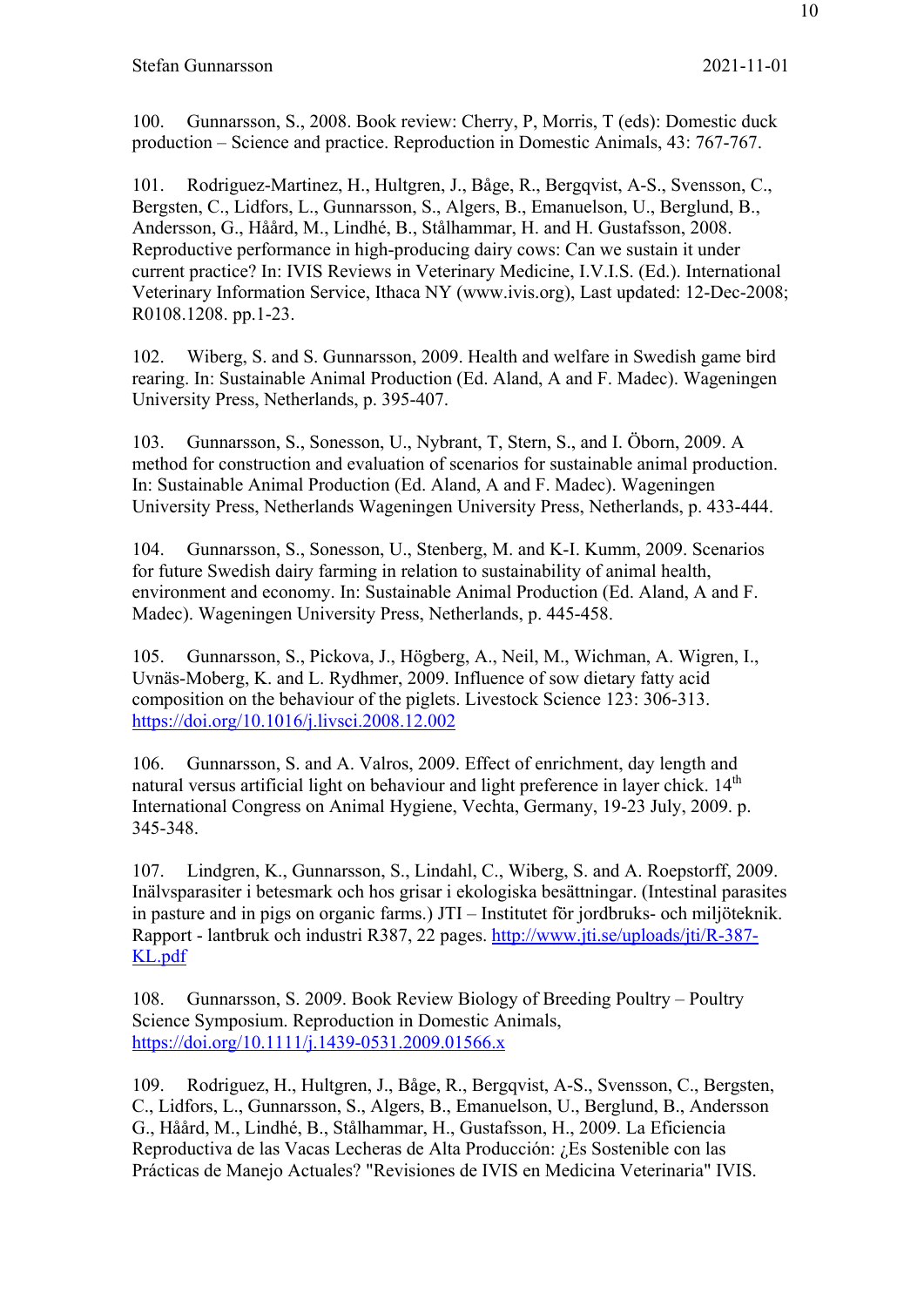Servicio Internacional de Información Veterinaria (www.ivis.org), Ithaca New York. Online 1-27.

110. Hultgren J., Algers B., Blokhuis H., Gunnarsson, S., Keeling L. 2009. RAWA. Risk-based animal welfare assessment. Conference proceeding. Jordbruksverkets konferens.

111. Sundrum A., Goebel A., Bochicchio D., Bonde M., Bourgoin A., Dietze K., Dippel S., Gunnarsson, S., Hegelund L., Leeb C., Lindgren K., Prunier A., Wiberg S. 2010. Health status in organic pig herds in Europe based on farmer records. Congress of International Pig Veternary Society (IPVS), July 18-21, 2010, Vancouver, Canada, p. 227.

112. Wiberg, S., Algers, B., Gamble, A., Gunnarsson, S., Gärling, T., Hultgren, J., Kolstrup, C., Lerner, H., Lundquist, P., Nordenfelt, L., Widell, G. 2010. Welfare of animals and employees in connection with slaughter or euthanasia of animals. Proc of the Int. congr of FELASA-SCANDLAS Helsinki 2010, p. 176.

113. Hultgren J., Algers B., Blokhuis H., Gunnarsson, S., Keeling L. 2010. RAWA forskning om djurvälfärdsrisker och djurskyddskontroll. Svensk Veterinärtidning (Swedish Veterinary Journal) nr 14:21-25.

114. Röcklinsberg H., Algers B., Gunnarsson, S. and J. Hultgren, 2010. Etik i veterinärens vardag - djuretik och yrkesetik. Svensk Veterinärtidning (Swedish Veterinary Journal) nr 14: 27-31.

115. Sundrum, A., Goebel, A., Bochicchio, D., Bonde, M., Bourgoin, A., Cartaud, G., Dietze, K., Dippel, S., Gunnarsson, S., Hegelund, L., Leeb, C., Lindgren, K., Lubac, S., Prunier, A., and Wiberg, S., 2011. Epidemiological study concerning the characteristics of organic pig farming in selected European countries. Report COREPIG. http://orgprints.org/18428/1/18428.pdf

116. Gunnarsson, S. and Hermansson, A. 2011. Lighting system for laying hens – Pre-testing of new technique in Sweden. XVth ISAH Congress, Vienna, Austria, 3-7 July 2011, Proceedings Volume 1, pp. 111-113.

117. Gunnarsson, S., Lerner, H., Algers, B. and Nordgren, A. 2011. Meat production, climate change and ethics. XVth ISAH Congress, Vienna, Austria, 3-7 July 2011, Proceedings Volume 1, pp. 209-211.

118. Lerner, H., Algers, B., Gunnarsson, S., and Nordgren, A. 2011. Livestock's "short shadow"? Balancing mitigation of climate change against other values. XVth ISAH Congress, Vienna, Austria, 3-7 July 2011, Proceedings Volume 1, pp. 213-214.

119. Hultgren, J., Algers, B., Blokhuis, H.J., Gunnarsson, S. and Keeling, L.J., 2011. Assessment of animal welfare risks in different types of animal husbandry. XVth ISAH Congress, Vienna, Austria, 3-7 July 2011, Proceedings Volume 1, pp. 305-307.

120. Wiberg, S., Algers, B., Gamble, A., Gunnarsson, S., Gärling, T., Hultgren, J., Lunner Kolstrup, C., Lerner, H., Lundquist, P., Nordenfelt, L., Widell, G. 2011.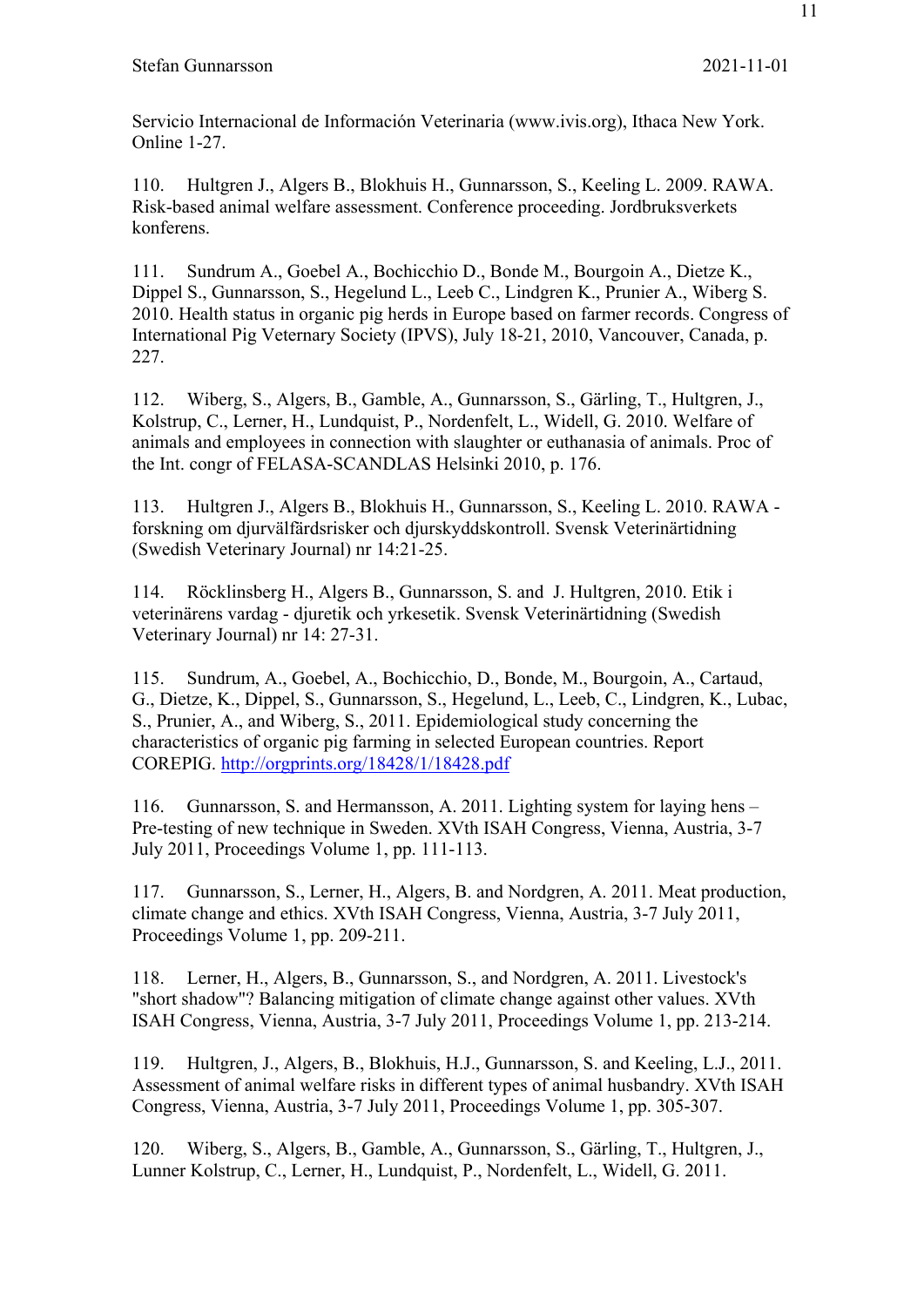Welfare of animals and employees in connection with slaughter or euthanasia of animals. Proc. of New Paradigms in Laboratory Animal Science. A joint FELASA/Scand-LAS symposium. New Paradigms in Laboratory Animal Science. A joint FELSA/Scand-LAS Symposium, Helsinki, Finland., 2010-06-14--2010-06-17. p. 148-153.

121. Wiberg, S., Algers, B., Gamble, A., Gunnarsson, S., Gärling, T., Hultgren, J., Lunner Kolstrup, C., Lerner, H., Lundquist, P., Nordenfelt, L., Widell, G. 2011. Welfare of animals and employees in connection with slaughter or euthanasia of animals. Proc. of the Centenary International Symposium on Recent Advances in the Welfare of Livestock at Slaughter. Centenary International Symposium on Recent Advances in the Welfare of Livestock at Slaughter, Portsmouth, United Kingdom, 2011-06-30--2011-07. Human Slaughter Association. 1 p.

122. Garcia, E., Hultgren, J., Fällman, P., Geust, J., Algers, B., Stilwell, G., Gunnarsson, S., and Rodriguez-Martinez, H. 2011. Oestrous intensity is positively associated with reproductive outcome in high-producing dairy cows. Livestock Science, 139(3): 191-195. http://dx.doi.org/10.1016/j.livsci.2011.01.004

123. Hultgren, J., Algers, B., Blokhuis, H., Gunnarsson, S., Keeling, L., 2011. Expert opinion on animal welfare and non-compliance with legislation in Swedish animal husbandry. Proceedings of the 5th International Conference on the Assessment of Animal Welfare at Farm and Group Level (WAFL), Guelph, Kanada, 9-11 September 2011, s 4.

124. Hultgren, J., Algers, B., Blokhuis, H.J., Gunnarsson, S., Keeling, L.J., 2011. Assessment of animal welfare risks in different types of animal husbandry. XVth ISAH Congress, Vienna, Austria, 3-7 July 2011, Proceedings Volume 1, pp. 305-307.

125. Garcia, E., Hultgren, J., Fällman, P., Geust, J., Algers, B., Stilwell, G., Gunnarsson, S., Rodriguez-Martinez, H., 2011. Intensity of oestrus signaling is the most relevant indicator for animal well-being in high-producing dairy cows. Veterinary Medicine International 2011, 540830: 1-7. http://dx.doi.org/10.4061/2011/540830.

126. Yngvesson, J., Gustafsson, J., Berg, L., Larsson, I., Gunnarsson, S. and K. Odén, 2011. A field study of access to day light, ammonia, plumage condition and mortality in loose housed laying hens in south east Sweden. 30th Poultry Science Symposium on "Alternative Systems for Poultry - Health, Welfare and Productivity", Glasgow, United Kingdom, 2011-09-07--2011-09-09 p 53.

127. Früh, B., Gunnarsson, S., Bochicchio, D., Dippel, S., Edwards, S., Leeb, C., Lindgren, K., Mejer, H. and A. Prunier, 2011. Ekologisk Grisproduktion i Europa - Guide för förbättrad djurhälsa i ekologisk grisproduktion. FiBL-Teknisk Guide. Research Institute of Organic Agriculture (FiBL), CH-Frick. http://www.orgprints.org/19169/.

128. Hultgren, J., Algers, B., Blokhuis, H., Gunnarsson, S., Keeling, L., 2011. Riskbaserad bedömning av djurvälfärd - Slutrapport från projektet RAWA. 115 pages.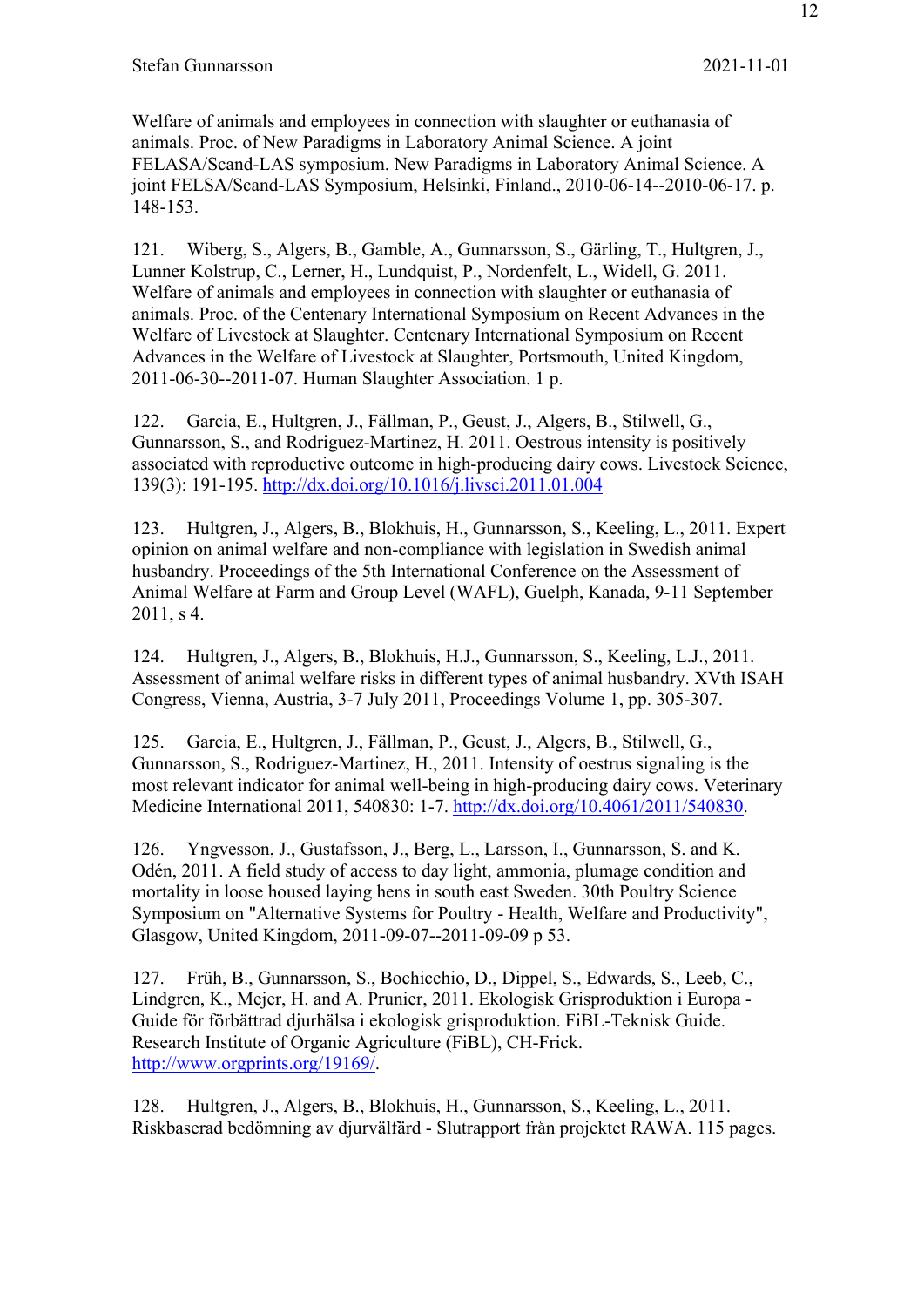129. Wallenbeck, A, Fredriksson, P., Gunnarsson, S., Salomon, E. Ullvén, K, Wivstad, M. 2012. Research on organic animal husbandry in Sweden. 2nd IFOAM Organic Animal Husbandry Conference, September 12-14, Hamburg, Germany.

130. Wivstad, M., Caspersen, S., Fredriksson, P., Gunnarsson, S., Hoffmann, R., Mie, A., Nilsson, U., Röös, E., Salomon, E., Sundberg, C., Ullvén, K., Wallenbeck, A. och Winqvist. C. 2012. EPOK - Centre for Organic Food and Farming, Sweden. 2nd IFOAM Organic Animal Husbandry Conference "Tackling the future challenges of organic animal husbandry", September 12-14, Hamburg, pp.464-466.

131. Wiberg, S., Algers, B., Gamble, A., Gunnarsson, S., Gärling, T., Hultgren, J., Kolstrup, C., Lerner, H., Lundqvist, P., Nordenfelt, L., Widell, G., 2012. Welfare of animals and employees at slaughter houses and laboratories. Research Day, Faculty of Veterinary Medicine and Animal Science, Swedish University of Agricultural Sciences, Uppsala, Sweden, 7 Feb. 2012. Poster.

132. Bergqvist, J. and S. Gunnarsson, 2013. Finfish aquaculture: Animal welfare, the environment, and ethical implications. Journal of Agricultural and Environmental Ethics, 26(1): 75-99. http://dx.doi.org/10.1007/s10806-011-9346-y.

133. Gunnarsson, S. 2013. Ta vara på kraften hos SLU:s medarbetare. ATL, 2013:1, s. 20.

134. Gunnarsson, S. 2013. Utevistelse – Fjäderfä Fakta från seminariet "Det är inne att vara ute", redaktör: S. Gunnarsson, EPOK 2013. 4 pages. http://www.slu.se/Documents/externwebben/centrumbildningarprojekt/epok/Publikationer/Faktablad/Fj%c3%a4derf%c3%a4-ute-faktablad.pdf

135. Gunnarsson, S. 2013 Hur förändras djurvälfärden i EU med det nya regelverket? Svenska Djurhälsovårdens vårkonferens, Västerås 12-13 mars 2013. 1 sida.

136. Nilsson, C., Hermansson, A., Säter, M., Röklander, J., Hjalmarsson, B. and Gunnarsson, S. 2013. Prövning och utvärdering av nya typer av artificiellt ljus i hönsstallar. (Testing and evaluation of new types of artificial lighting systems in houses for laying hens.) Dept. of Animal Environment and health, SLU Skara. Report 34. 70 pages. https://pub.epsilon.slu.se/11308/

137. Gunnarsson, S. and Bergqvist, J., 2013. Animal welfare and ethical implications in finfish aquaculture. XVIth ISAH Congress, Nanjing, China, 5-9 May 2013, Proceedings pp. 39-41.

138. Lerner, H., Algers, B., Gunnarsson, S. and A. Nordgren, 2013. Stakeholders on Meat Production, Meat Consumption and Mitigation of Climate Change: Sweden as a Case. Journal of Agricultural and Environmental Ethics, 26:663–678. http://dx.doi.org/10.1007/s10806-012-9420-0

139. Gunnarsson, S. 2013. Farm animal welfare and public health: Examples from pigs, poultry and cattle in Sweden. European symposium on food safety. International Association for Food Protection. Marseille, France, 15-.-17 of May 2013. 2 pages. (Invited lecturer).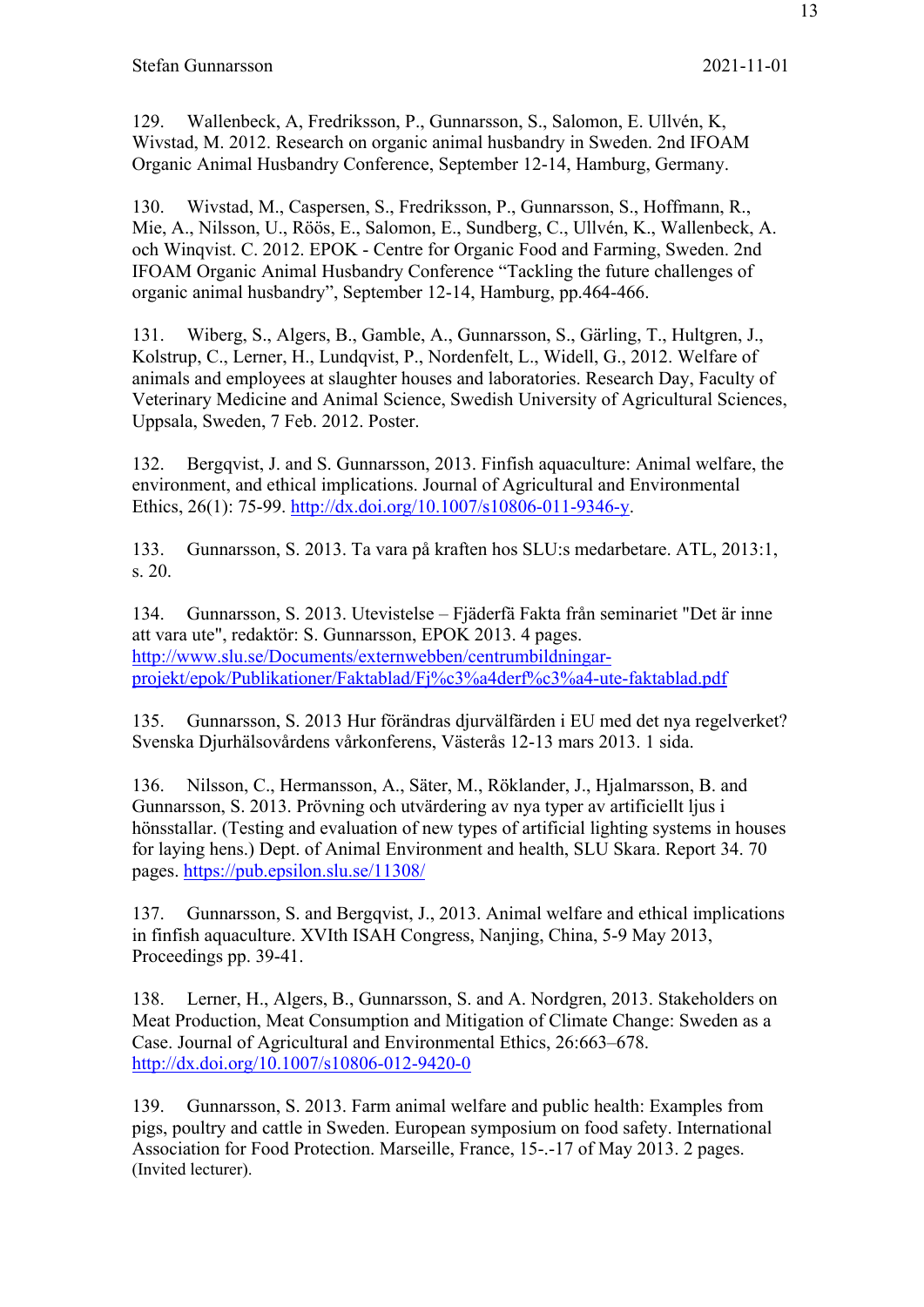140. Hermansson, A., and Gunnarsson, S. 2013. Testing and evaluation of new types of artificial lighting systems in houses for laying hens. Poultry welfare conference 17- 20 June 2013, Uppsala, p 97. World's Poultry Science Journal, pp.97-97.

141. Gunnarsson, S. 2013. Lighting for laying hens: the effect of environmental factors on bird behaviour. In Livestock housing: Modern management to ensure optimal health and welfare of farm animals. (Ed. Aland, A and T. Banhazi). Wageningen University Press, Netherlands, p. 431-439.

142. Wivstad, M., Fredriksson, P., Ullvén, K., Wallenbeck, A., Gunnarsson, S., Hoffmann R., Johansson B., Mie, A., Nilsson U., Röös E., Salomon E., Sundberg C. 2013. Importance of organic farming research in Sweden for innovations and increased sustainability in agriculture . Proceedings of NJF Seminar 461. Organic farming systems as a driver for change. Bredsten, Denmark. NJF Seminar 461. Proceedings: Organic farming systems as a driver for change pp.89-90.

143. Gunnarsson, S., Fredriksson, P., Hoffmann, R., Johansson, B., Mie, A., Nilsson, U., Röös, E., Salomon, E., Sundberg, C., Ullvén, K., Wallenbeck, A., Winqvist, C. and Wivstad, M., 2013. Knowledge synthesis and dissemination in organic research in Sweden; Integrating ethics. EurSafe2013 - The Ethics of Consumption: The Citizen, The Market, and The Law. 11th Congress of the European Society for Agriculture and Food Ethics. September 11-14, 2013, Uppsala, Sweden. Wageningen University Press, Netherlands. p 494-498.

144. Dippel, S., Leeb, C., Bochicchio, D., Bonde, M., Dietze, K., Gunnarsson, S., Lindgren, K., Sundrum, A., Wiberg, S., Winckler, C. and A. Prunier, 2014. Health and welfare of organic pigs in Europe assessed with animal-based parameters. Organic Agriculture, 4:149–161. http://dx.doi.org/10.1007/s13165-013-0041-3.

145. Blokhuis, H., Staaf Larsson, B., Algers, B., Hultgren, J., Berg, L., Gunnarsson, S., Sjöquist, M., 2014. The EUWelNet project. An EU project on the establishment of a coordinated European network for animal welfare. Research Day, Faculty of Veterinary Medicine and Animal Science, Swedish University of Agricultural Sciences, Uppsala, Sweden, 29 Jan. 2014. Poster.

146. Algers, B., Beck-Friis, J., Berg, C., Blokhuis, H., Dahlborn, K., Ekman, T., Gunnarsson, S., Hultgren, J., Jakobsson, T., Keeling, L., Pettersson, R., Sandahl, J., Staaf Larsson, B., Sjöquist, M., Steen, M., Ståhle, G., Vonstad, L. M., 2014. Insikter om djurvälfärd svensk köttproduktions framtid. Dagens nyheter 2014-10-13 www.dn.se/debatt/insikter-om-djurvalfard-svensk-kottproduktions-framtid/

147. Andersson, E., Frössling, J., Engblom L., Algers, B. and Gunnarsson, S., 2014. Impact of first parity litter size on sow stayability and lifetime production a retrospective observational study on data from Swedish piglet producing herds. Annual Meeting of Society for Veterinary Epidemiology and Preventive Medicine (SVEPM), 26 - 28 March 2014, Dublin. Poster. file://storagesa.slu.se/home\$/stefang/Downloads/Andersson.pdf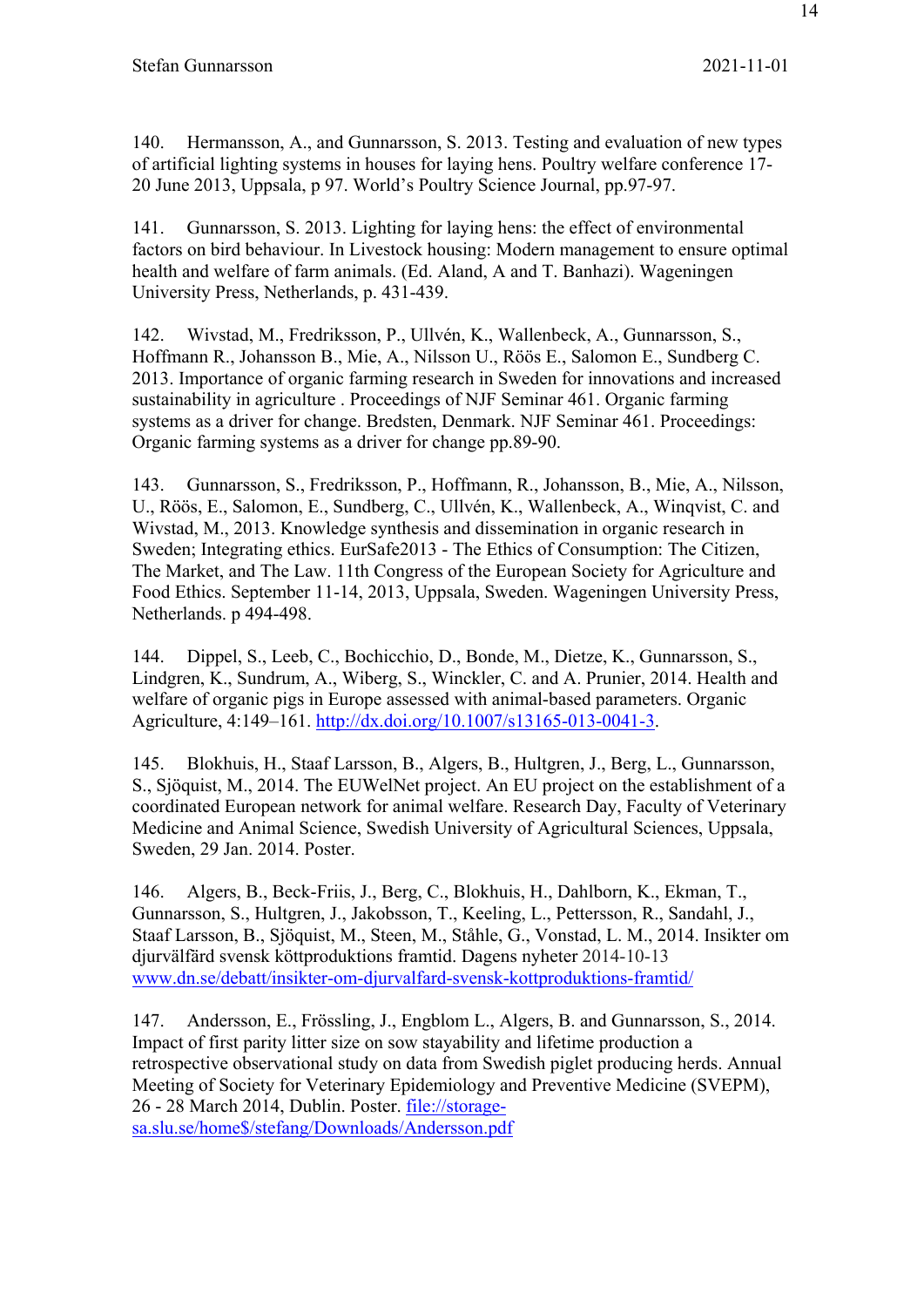148. Sonesson, U., Lorentzon, K., Andersson, A., Barr, U. K., Bertilsson, J., Brunius, C., Emanuelsson, M., Borch, E., Göransson, L., Gunnarsson, S., Hamberg, L., Hessle, A., Kumm, K.I., Lundh, A., Nielsen, T., Salomon, E., Sindhöj, E., Stenberg, B., Stenberg, M., Sundberg, M., Wall, H., 2014. Paths to a sustainable food sector guided by LCA - exemplified by pork production. American Centre for Life Cycle Assessment, Vashon, USA, 1255-1264 pp

149. Wall H., Barr, U.K., Borch, E., Brunius, C., Gunnarsson, S., Hamberg, L., Lindbom, I., Lorentzon, K., Nielsen, T., Nilsson, K., Normann, A., Salomon, E., Sindhöj, E., Sonesson, U., Sundberg, M., Åström, A. and Östergren, K., 2014. Hållbara matvägar - referens- och lösningsscenarier för kycklingproduktion och framställning av fryst kycklingfilé rapport, steg 3. Paths to a sustainable food sector production of chicken meat. Göteborg, Sweden: Sik.

http://www.slu.se/Documents/externwebben/centrumbildningar-projekt/hallbaramatvagar/Filer/Rapporter/Rapport-steg3-kycklingprod-prod-av-fryst-kycklingfile.pdf

150. Hessle, A., Barr, U.K., Borch, E., Brunius, C., Florén, B., Gunnarsson, S., Hamberg, L., Lindbom, I., Lorentzon, K., Nielsen, T., Normann, A., Salomon, E., Sindhöj, E., Sonesson, U., Sundberg, M., Åström, A. and Östergren, K., 2014. Hållbara matvägar - referens- och lösningsscenarier för nötköttsproduktion och framställning av ryggbiff. Paths to a sustainable food sector production of beef. Göteborg, Sweden: SIK. http://www.slu.se/Documents/externwebben/centrumbildningar-projekt/hallbaramatvagar/Filer/Rapporter/Rapport-steg3-notkottsprod-prod-av-ryggbiff.pdf

151. Bertilsson, J., Barr, U.K., Borch, E., Gunnarsson, S., Hamberg, L., Lindbom, I., Lorentzon, K., Sternesjö Lundh, Å., Nielsen, T., Nilsson, K., Normann, A., Salomon, E., Sindhöj, E., Sonesson, U., Sundberg, M., Åström, A. and Östergren, K., 2014. Hållbara matvägar - referens- och lösningsscenarier för mjölkproduktion och framställning av konsumtionsmjölk och lagrad ost. Paths to a sustainable food sector production of fresh dairy milk. Göteborg, Sweden: SIK http://www.slu.se/Documents/externwebben/centrumbildningar-projekt/hallbaramatvagar/Filer/Rapporter/Rapport-steg3-mjolkprod-prod-av-K-mjolk-och-ost.pdf

152. Göransson, L., Barr, U.K., Borch, E., Brunius, C., Florén, B., Gunnarsson, S., Hamberg, L., Lindbom, I., Lorentzon, K., Nielsen, T., Normann, A., Salomon, E., Sindhöj, E., Sonesson, U., Sundberg, M., Åström, A., and Östergren, K., 2014. Hållbara matvägar - referens- och lösningsscenarier för grisproduktion och framställning av rökt skinka rapport steg 3. Paths to a sustainable food sector production of pork. Göteborg, Sweden: SIK. http://www.slu.se/Documents/externwebben/centrumbildningarprojekt/hallbara-matvagar/Filer/Rapporter/Rapport-steg3-grisuppfodning-produktionav-rokt-skinka.pdf

153. Gunnarsson, S. 2015. Benamputation av vild räv var inte gott djurskydd. Svensk Veterinärtidning (Swedish Veterinary Journal) 48(4): 43.

154. Gunnarsson, S. 2015. Miljö: Klimatskepsis har blivit en religion! Insändare i Skaraborgs Läns Tidning/ Falköpings Tidning/ Skövde Nyheter/ Västgötabladet, 9 januari 2015. http://www.skaraborgslanstidning.se/article/klimatskepsis-en-religion/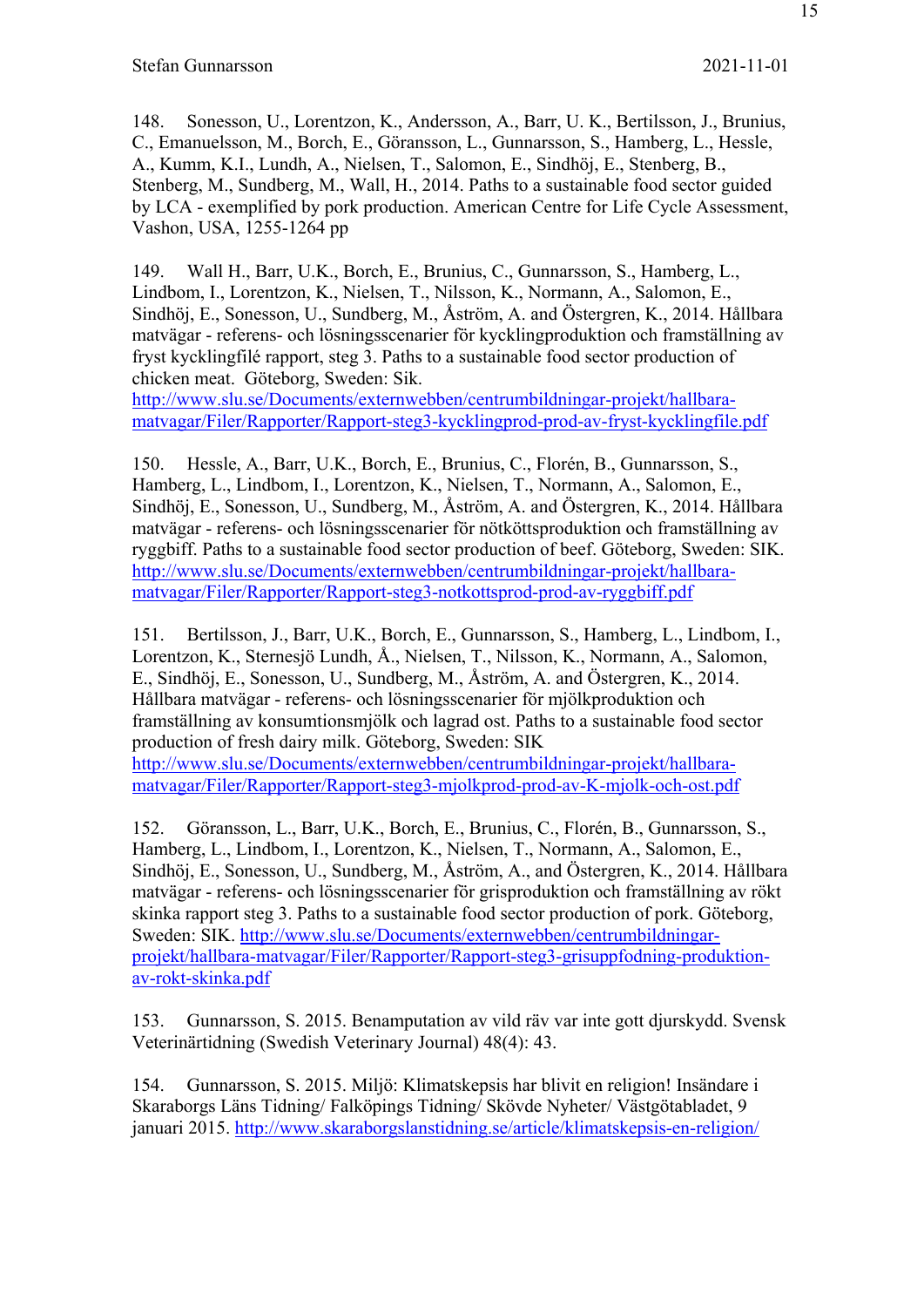155. Nilsson, U., Wallenbeck, A., Gunnarsson, S., 2015. Visioner om genetisk mångfald i svenskt ekologiskt lantbruk anteckningar från en workshop på KSLA i oktober 2013. Uppsala: Centrum för ekologisk produktion och konsumtion (EPOK), Sveriges lantbruksuniversitet www.pub.epsilon.slu.se/id/eprint/12951 .

156. Gunnarsson, S. Young; B. and Westin, R., 2015. Straw Use and Prevention of Tail Biting in Undocked Pigs – a Survey of Housing and Management Routines in Swedish Pig Farms. "Improving Pig Welfare – what are the ways forward?" 29 – 30 April 2015 Copenhagen Denmark, p 106.

157. Gunnarsson, S., Bestman, M., Brenninkmeyer, C., Ferrari, P., Herkens, J., Niebuhr, K., Sørensen, J.T. and Alice Willett, A. 2015. Health and welfare in organic laying hens; an epidemiological study of European egg producing farms. XVIIth ISAH Congress, Kosice, Slovakia, 5-9 June 2015, Proceedings pp.55-57.

158. Andersson, E., Frössling, J., Algers, B., Engblom, L., Gunnarsson, S. 2015. Impact of first parity litter size on sow stayability and lifetime production. Proceedings of XVII International Congress on Animal Hygiene 2015. Kosice, Slovakia. Proc. of the XVII International Congress on Animal Hygiene 2015 pp.46-48.

159. Thapa, S., Hinrichsen, L.K., Brenninkmeyer, C., Gunnarsson, S., Heerkens, J.L.T., Verwer, C., Niebuhr, K., Willett, A., Grilli, G., Thamsborg, S.M., Sørensen, J.T., Mejer, H., 2015. Prevalence and magnitude of helminth infections in organic laying hens (Gallus gallus domesticus) across Europe. Veterinary Parasitology 214: 118–124. http://dx.doi.org/10.1016/j.vetpar.2015.10.009

160. Gunnarsson, S and U. Sonesson. 2015. Animal welfare in an environmental perspective; a case study of life cycle analysis of pig production from field to fork. AWSELVA Autumn Conference: From Research to Practice Bristol 30 September – 2 October 2015. p. 13.

161. Wallgren, P. and Gunnarsson, S. 2015. Utvärdering av pilotstudien rörande ett kontrollprogram för förbättrad djurvälfärd för gris. Rapport till Jordbruksverket. 76 sidor.

162. Wallgren, T., Westin, R., Young. B. and Gunnarsson, S. 2015. Halmanvändning och svansbitning i svenska tillväxt- och slaktgrisbesättningar. Poster vid veterinärkongressen, Uppsala, 5–6 november 2015.

163. Brenninkmeyer, C., Niebuhr, K., Bestman, M., Tuyttens, F. A. M., Gunnarsson, S., Sørensen, J. T., Willett, A., Ferrari, P, Knierim, U., 2015. Att främja god hälsa och välfärd hos ekologiska värphöns (HealthyHens project) http://www.coreorganic2.org/upload/coreorganic2/document/HealthyHensRecommenda tionLeaflet\_swedish.pdf

164. Andersson, E., Frössling, J., Engblom, L., Algers, B. and Gunnarsson, S., Kullstorlekens effekt på utslagningsorsak hos suggor som slås ut efter första kullen. Föredrag vid Veterinärkongressen, Uppsala, 5–6 november 2015.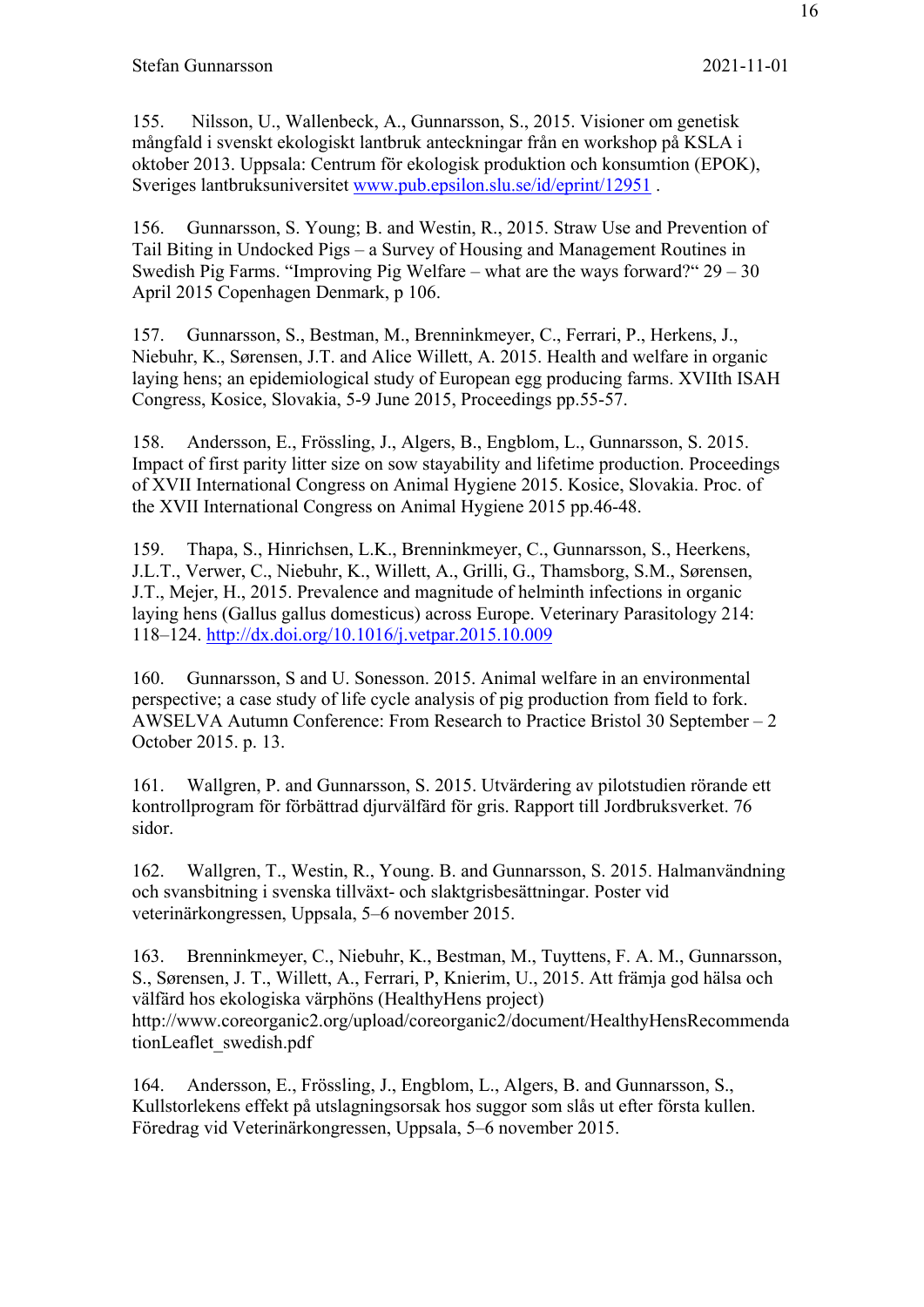165. Sonesson, U., Lorentzon, K., Andersson, A., Barr, U.-K., Bertilsson, J., Borch, E., Brunius, C., Emanuelsson, M., Göransson, L., Gunnarsson, S., Hamberg, L., Hessle, A., Kumm, K.-I., Lundh, Å., Nielsen, T., Östergren, K., Salomon, E., Sindhöj, E., Stenberg, B., Stenberg, M., Sundberg, M. and Wall, H., 2016. Paths to a sustainable food sector: integrated design and LCA of future food supply chains: the case of pork production in Sweden. Int. J. Life Cycle Assess. 21:664–676. http://dx.doi.org/10.1007/s11367-015-0969-5

166. Andersson, E., Frössling, J., Engblom, L., Algers, B. and Gunnarsson, S., 2016. Impact of litter size on sow stayability in Swedish commercial piglet producing herds. Acta Veterinaria Scandinavica. 58:31 1-9. http://dx.doi.org/10.1186/s13028-016-0213-8

167. Wilhelmsson, S., Bruce, P., Wallenbeck, A., Gunnarsson, S., Jönsson, L., and Yngvesson, J., 2016. Comparison of behaviour and health of two broiler hybrids with different growth rates. The Nordic ISAE Winter Symposium, Vingsted, Denmark, 20- 22 January 2016. Poster p. 25.

168. Wallgren, T., Westin, R., Gunnarsson, S., 2016. A survey of straw use and tail biting in Swedish undocked pig farms. 16th International Conference on Production Diseases in Farm Animals (ICPD) 20 - 23 June 2016, Wageningen, the Netherlands; Session 08 - Welfare and production trade-offs. Abstract number: 22746.

169. Yngvesson, J., Wallenbeck, A., Jönsson, L. and Gunnarsson, S., 2016. Behaviour of broilers in semi-commercial organic rearing – behaviour and mortality of hybrids with rapid or slow growth rate. ISAE 50th International Congress Edinburgh, UK 12-16 July 2016, poster 26, p. 239.

170. Wallgren, T., Westin, R., Gunnarsson, S., 2016. Raising undocked pigs: straw, tail biting and management. ISAE 50th International Congress Edinburgh, UK 12-16 July 2016, poster 55, p. 268.

171. Wallgren, T., Westin, R., Gunnarsson, S., 2016. Production of undocked pigs, a survey of farmers' experiences. 67th Annual Meeting of the European Federation of Animal Science (EAAP), Belfast, UK, 29 August - 2 Sept 2016.

172. Jönsson, L., Gunnarsson, S., Yngvesson, J., Rezaei, M. and Wallenbeck, A., 2016. Effects of hybrid type and dietary mussel meal on broiler production performance during 10 weeks of rearing. 67th Annual Meeting of the European Federation of Animal Science (EAAP), Belfast, UK, 29 August - 2 Sept 2016.

173. Andersson, E., Frössling, J., Engblom, L., Algers, B. and Gunnarsson, S., 2016. Impact of litter size in first parity on sow lifetime performance and health. 67th Annual Meeting of the European Federation of Animal Science (EAAP), Belfast, UK, 29 August - 2 Sept 2016.

174. Wallgren, T., Westin, R. and Gunnarsson, S. 2016. A survey of straw use and tail biting in Swedish pig farms rearing undocked pigs. Acta Veterinaria Scandinavica, 58, 84. http://dx.doi.org/10.1186/s13028-016-0266-8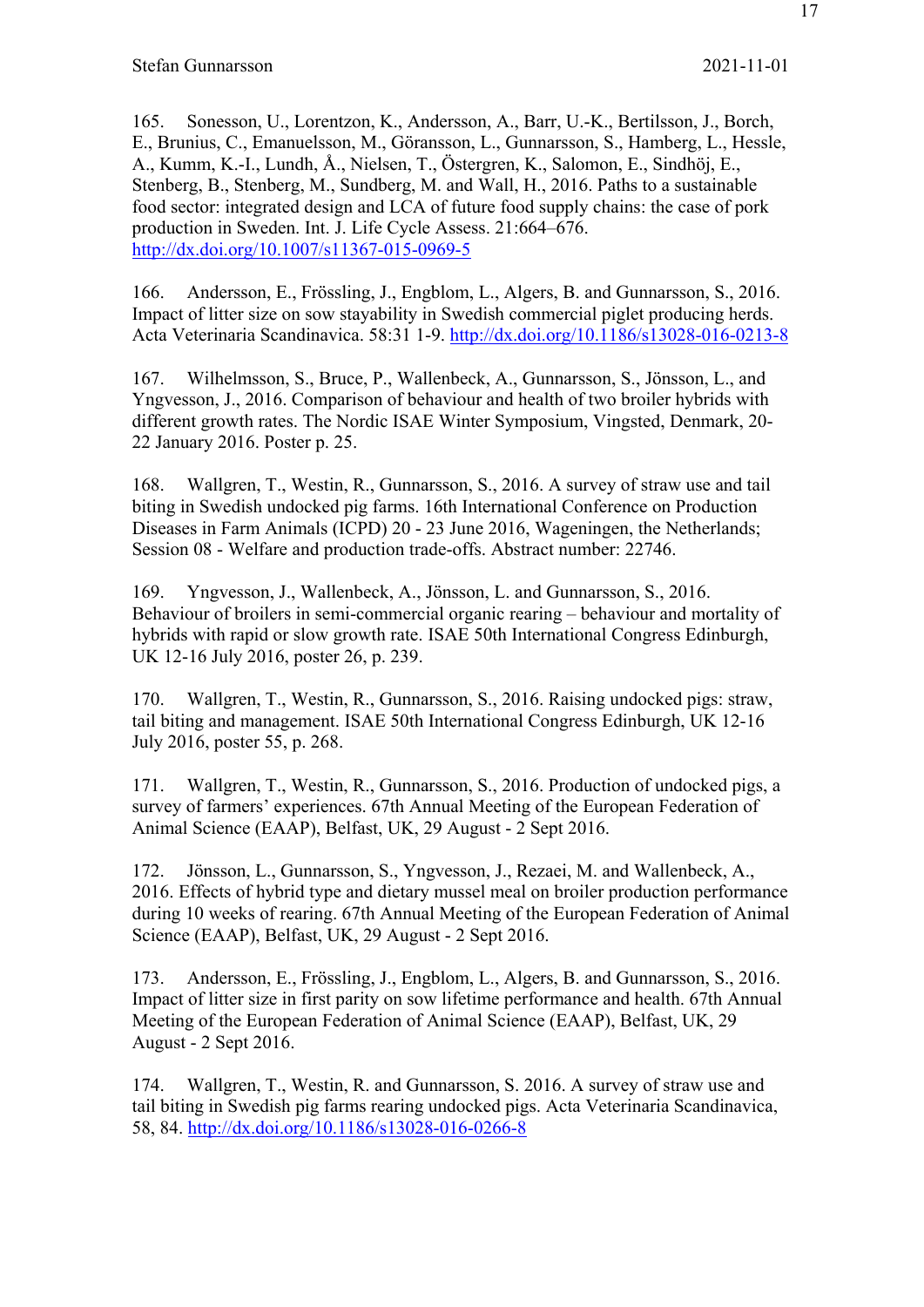175. Beck-Friis, J., Gunnarsson, S. 2016. Oacceptabelt drev mot Åbys banveterinär. Svensk Veterinärtidning (Swedish Veterinary Journal) 49(11): 39.

176. Gunnarsson, S. 2016. The Hennovation project. Nordic Poultry Conference Billund, Denmark, 7-9 November 2016. 1 p (invited speaker)

177. Herlin, A. and S. Gunnarsson, 2016. Consumer and civil society feedback. Project report Data Driven Dairy Decision for Farmers (4D4F), Deliverable D 2.5. 16 pages. https://4d4f.eu/sites/default/files/D2.5%20civil%20societyfeedback.pdf

178. Mie, A., Kesse-Guyot, E., Kahl, J., Rembiałkowska, E., Andersen H. R., Grandjean, Ph. and S. Gunnarsson. 2016. Human health implications of organic food and organic agriculture. Science and Technology Options Assessment (STOA). European parliamentary research service (EPRS). EPRS\_STU(2016)581922. 82 pages. doi: 978-92-846-0395-4.

http://www.europarl.europa.eu/RegData/etudes/STUD/2016/581922/EPRS\_STU(2016) 581922\_EN.pdf

179. Wallenbeck, A., Wilhelmsson, S, Jönsson, L., Gunnarsson, S., Yngvesson, J., 2016. Behaviour in one fast-growing and one slower-growing broiler (Gallus gallus domesticus) hybrid fed a high or low protein diet during a 10-week rearing period. Acta Agriculturae Scandinavica, Section A — Animal Science 66(3):168-176 http://dx.doi.org/10.1080/09064702.2017.1303081.

180. Gunnarsson, S. and J. Nordlund Othén, 2017. Klok antibiotikaanvändning till våra lantbruksdjur. Uppsala: Centrum för ekologisk produktion och konsumtion (EPOK), Sveriges lantbruksuniversitet

http://www.slu.se/globalassets/ew/org/centrb/epok/dokument/antibiotika.pdf

181. Gunnarsson, S. and U. Sonesson. 2017. Animal welfare in an environmental perspective; a case study of life cycle analysis of pig production. International Congress on Animal Hygiene, Mazatlán, Mexico, March 19-23, 2017, p. 590-591.

182. Bestman, M., Verwer, C., Brenninkmeyer, C., Willet, A., Hinrichsen, L.K., Smajlhodzic, F., Heerkens, J.L.T., Gunnarsson, S and Ferrante, V., 2017. Feather pecking and injurious pecking in organic laying hens in 107 flocks from 8 European countries. Animal Welfare, 26:355-363. http://dx.doi.org/10.7120/09627286.26.3.355

183. Wallgren, T., Larsen, A. and S. Gunnarsson. 2017. The impact of straw ration on tail biting and other pig directed behaviours in undocked growing pigs 68th Annual Meeting of the European Federation of Animal Science (EAAP), Tallinn, Estonia, 29 August - 1 Sept 2017, p. 130.

184. Gunnarsson, S., Jönsson, L., Rezaei, M., Wilhelmsson, S, Yngvesson, J., Wallenbeck, A., 2017. Performance and Welfare in one fast-growing and one slowergrowing broiler (Gallus gallus domesticus) hybrid fed a high or low protein organic diet during a 10-week rearing period. The 11<sup>th</sup> International Veterinary behaviour meeting, Samorin, Slovakia, 14–16 September 2017. Scientific proceedings Animal welfare section, p 21.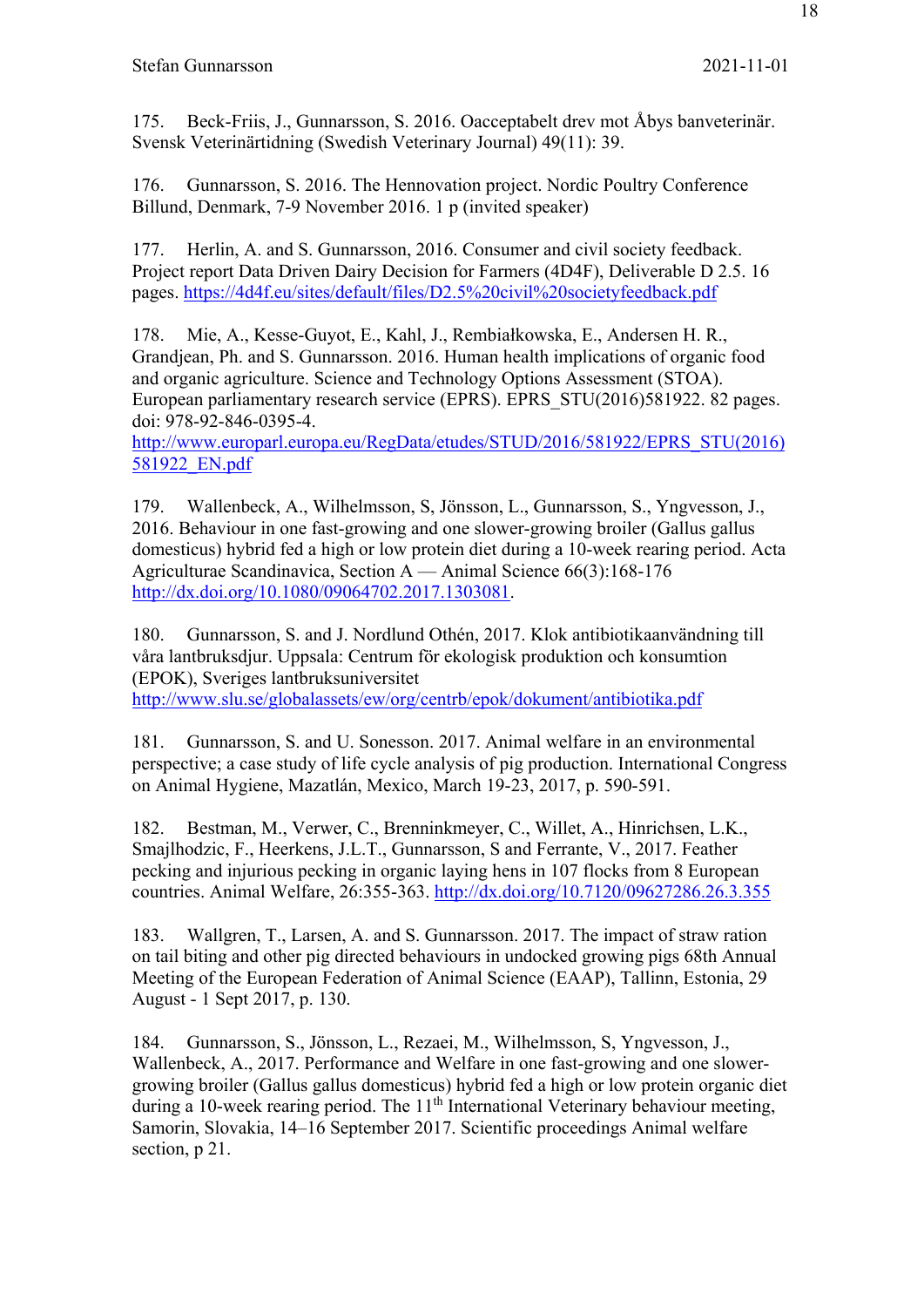185. Lindsjö, J., Berg, C., Gunnarsson, S. and J. Beck-Friis. 2017. Commenting on wildlife trap regulation in Sweden – how veterinarians can impact animal welfare, ethics and legislation. The 11<sup>th</sup> International Veterinary behaviour meeting, Samorin, Slovakia, 14–16 September 2017. Scientific proceedings Animal welfare section, p. 42

186. Gunnarsson, S and P. Wallgren, 2017. "Svenskt Kött sprider myter om avvänjning av smågrisar", Land Lantbruk 12 september 2017. http://www.landlantbruk.se/debatt/svenskt-kott-sprider-myter-om-avvanjning-avsmagrisar/

187. Pedersen, L. J., Vestbjerg Larsen, M. L., Jensen, M. B., Wallgren, T. and S. Gunnarsson. 2017. How can enrichment help to reduce tail docking? Pig progess Sep 13, 2017 http://www.pigprogress.net/Piglets/Articles/2017/9/How-can-enrichmenthelp-to-reduce-tail-docking-177654E/

188. Gunnarsson, S. 2017. OIE work on animal welfare in production systems for laying hens. Conference "Ethical and Legal Aspects of Animal Welfare Protection" Wrocław, Poland. 3 October 2017 p. 12-13.

189. Röcklinsberg, H., Algers, B., Berg, L., Blokhuis, H., Gunnarsson, S. Hultgren, J., Jensen, P., Keeling, L., Lundmark, F and Wallenbeck, A. 2017a. "Jordbruksverket går bara grisbranschens ärenden" Debattartikel Göteborgsposten den 5 oktober 2017. http://www.gp.se/nyheter/debatt/jordbruksverket-g%C3%A5r-bara-grisbranschens- %C3%A4renden-1.4699093

190. Röcklinsberg, H., Algers, B., Berg, L., Blokhuis, H., Gunnarsson, S. Hultgren, J., Jensen, P., Keeling, L., Lundmark, F and A. Wallenbeck, 2017b "Förslaget devalverar svensk djurhållning." Debattartikel Göteborgsposten den 16 oktober 2017. http://www.gp.se/nyheter/debatt/f%C3%B6rslaget-devalverar-svenskdjurh%C3%A5llning-1.4729575

191. Mie, A., Andersen, H.R., Gunnarsson, S., Kahl, J., Kesse-Guyot, E., Rembiałkowska, E., Quaglio, G. and Ph. Grandjean. 2017. Human health implications of organic food and organic agriculture: a comprehensive review. Environmental Health, 16: 111. 22 pages. http://dx.doi.org/10.1186/s12940-017-0315-4.

192. Gunnarsson, S., Bestman, M., Brenninkmeyer, C., Ferrari, P., Herkens, J., Niebuhr, K., Sørensen, J.T. and A. Willett, 2017. Health and welfare in organic laying hens; the 'Healthy hen' project. Nordic Poultry Conference Malmö, Sweden, 7-9 November 2017. 1 p (invited speaker).

193. Yngvesson, J., Wedin, M., Gunnarsson, S, Jönsson, L., Blokhuis, H. and A. Wallenbeck, 2017. Let me sleep! - Welfare of broilers (Gallus gallus domesticus) with disrupted resting behaviour. Acta Agriculturae Scandinavica, Section A - Animal Sciences. 67 (3-4):123-133. https://doi.org/10.1080/09064702.2018.1485729

194. Rezaei, M., Yngvesson, J., Gunnarsson, S., Jönsson, L. and A. Wallenbeck, 2018. Feed efficiency, growth performance and carcass characteristics of a fast and a slower growing broiler hybrid fed low- or high-protein organic diets. Organic Agriculture, 8:121-128. http://dx.doi.org/10.1007/s13165-017-0178-6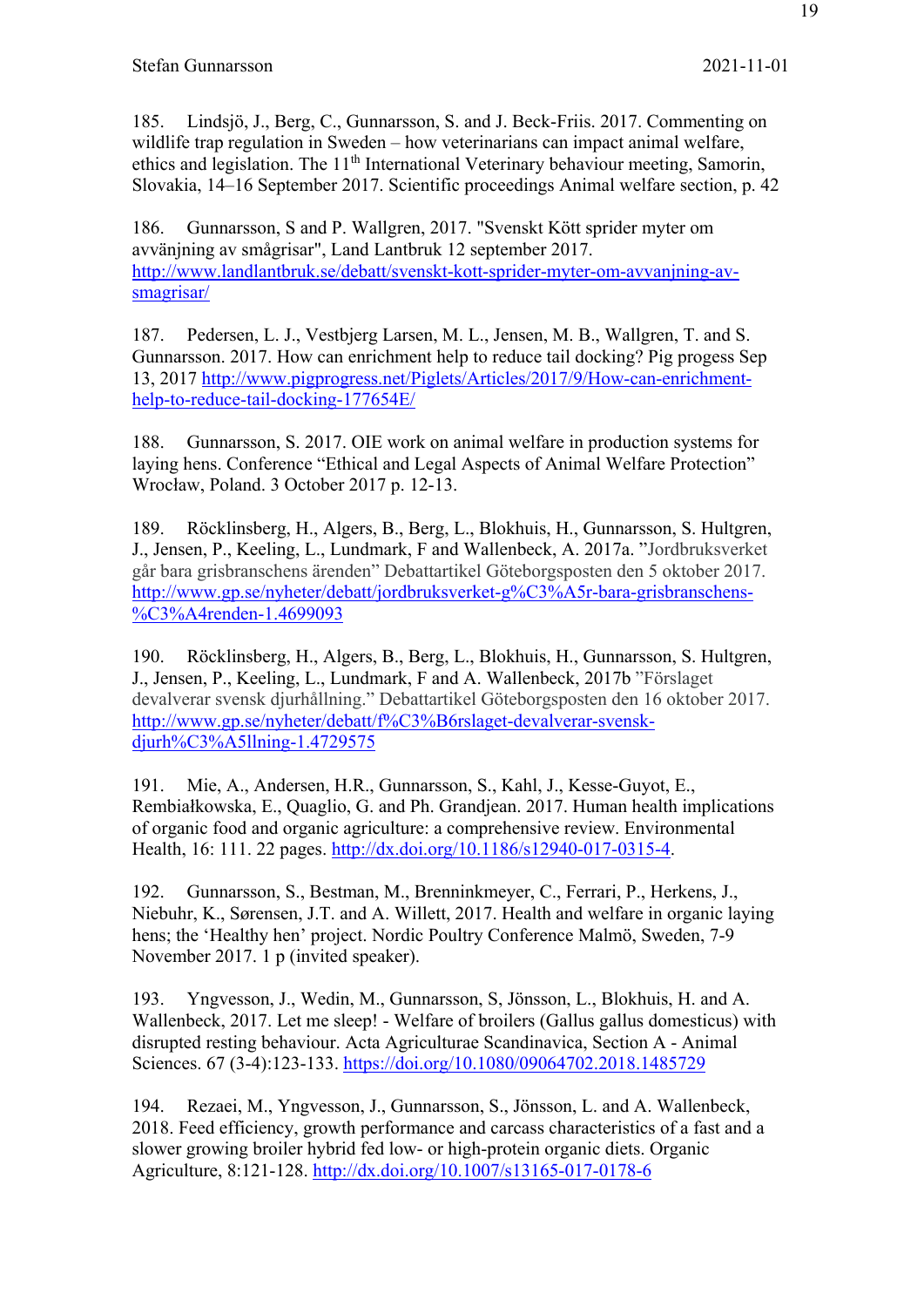195. Röös, E., Mie, A., Wivstad, M., Salomon, E., Johansson, B., Gunnarsson, S., Wallenbeck, A., Hoffmann, R., Nilsson, U., Sundberg, C. and C.A. Watson, 2018. Risks and opportunities of increasing yields in organic farming. A review. Agronomy for Sustainable Development, 38:14. https://doi.org/10.1007/s13593-018-0489-3

196. Gunnarsson, S. 2018. Pig Welfare in production system (that fully comply with the EU directive). 8<sup>th</sup> Encontro de Formação da Ordem dos Médicos Veterinários, April, 14-15, 2018, Lisbon. (Invited paper)

197. Gunnarsson, S. 2018. OIE work on animal welfare in productions systems for laying hens. 8th Encontro de Formação da Ordem dos Médicos Veterinários, April, 14- 15, 2018, Lisbon. (Invited paper)

198. Gunnarsson, S. and A. Mie. 2018. 12. Organic animal production - a tool for reducing antibiotic resistance? EurSafe2018 - Professional ethics and the role in the food chain. 14<sup>th</sup> Congress of the European Society for Agriculture and Food Ethics. June, 13-16, 2018, Vienna. Wageningen University Press, Netherlands. p 93-98. https://doi.org/10.3920/978-90-8686-869-8\_12

199. Gunnarsson, S. 2018. Technologies for Increasing the Productivity of Poultry: Welfare Implications. In: Are We Pushing Animals to Their Biological Limits? Welfare and Ethical Implications (Ed. Grandin, T. and M. Whiting). CABI Wallingford, UK. pp 63-75. https://www.cabi.org/bookshop/book/9781786390547

200. Yngvesson, J., Wedin, M., Gunnarsson, S, Jönsson, L., Blokhuis, H. and A. Wallenbeck. 2018. Let me sleep! – Welfare of disturbed broilers. Poster at UFAW conference UFAW Animal Welfare Conference, Newcastle, UK, 28 June 2018.

201. Yngvesson, J. Gunnarsson, S. Wallenbeck, A. and V. Olsson. 2018. Ekologiska kycklingar: Lyckliga och lyckade? Poster vid Matologi i Stockholm. 2018-08-25.

202. Wallenbeck, A., Yngvesson, J., Gunnarsson, S., Karlsson, A. and K. Arvidsson Segerkvist, 2018. Growth rate and feed conversion ratio in two commercially available slower growing broiler hybrids. 69th Annual Meeting of the European Federation of Animal Science (EAAP), Dubrovnik, Croatia,  $27<sup>th</sup>$  August –  $31<sup>st</sup>$  August 2018, p. 317.

203. Wallgren, T., Larsen, A. and S. Gunnarsson. 2018. Tail position as a pig welfare indicator in commercially raised pigs with intact tails. 69th Annual Meeting of the European Federation of Animal Science (EAAP), Dubrovnik, Croatia,  $27<sup>th</sup>$  August – 31st August 2018, p. 435.

204. Ekesbo, I. and S. Gunnarsson. 2018. Farm animal behaviour. Characteristics for Assessment of Health and Welfare. 2nd Edition. CAB International, Wallingford, UK.  $ix + 341$  pages. https://www.cabi.org/bookshop/book/9781786391391

205. Gunnarsson, S. 2018. Utvärdering av systemet "Veranda Breeder" för värphöns och tuppar i produktion av kläckägg (Evaluation of the Veranda Breeder system for breeding birds of layer strains). Dept. of Animal Environment and health, SLU Skara. Report 50. 44 pages. https://pub.epsilon.slu.se/16037/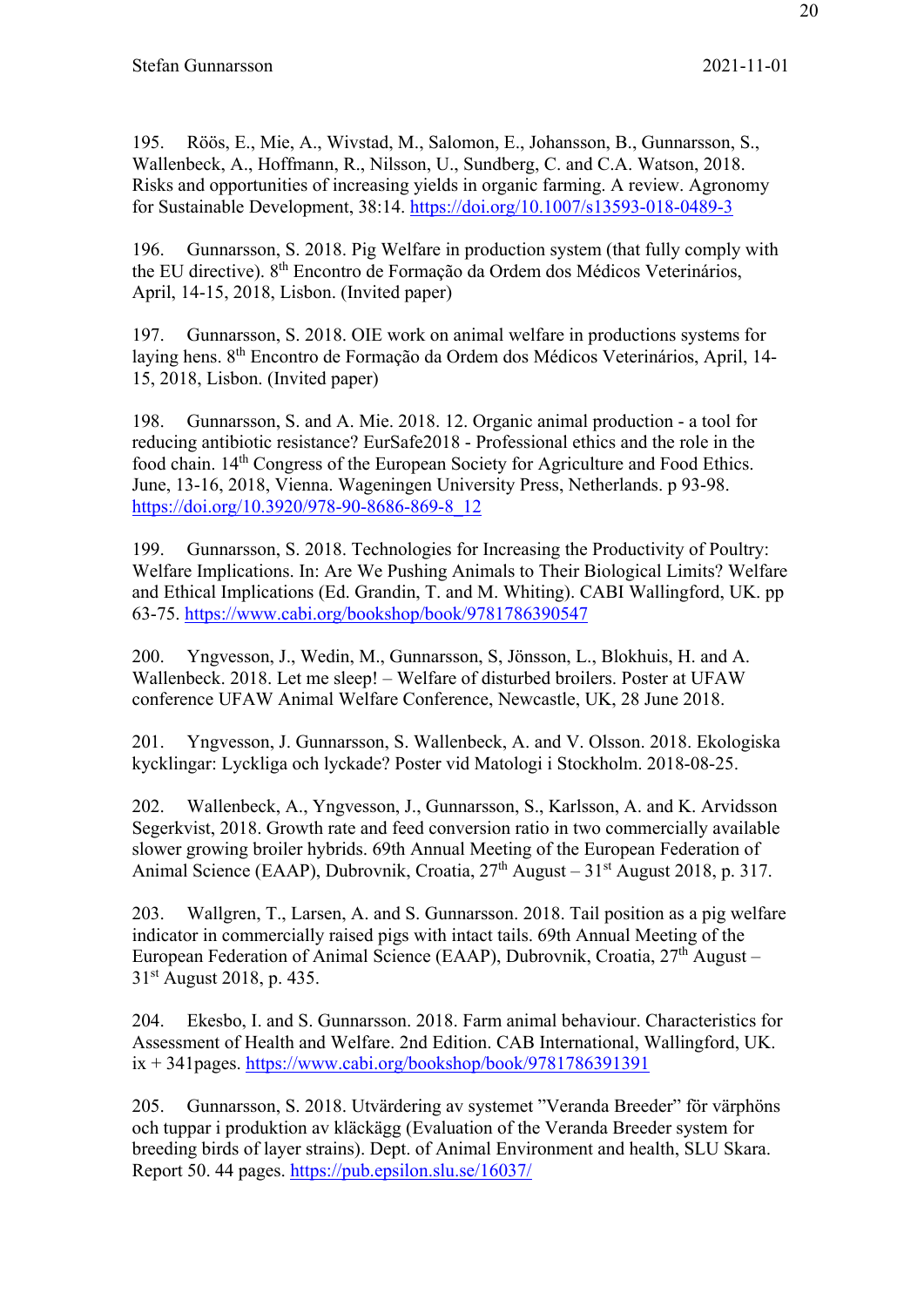206. Wallgren, T., Larsen, A., Lundeheim, N., Westin, R. and S. Gunnarsson, 2019. Implication and impact of straw provision on behaviour, lesions and pen hygiene on commercial farms rearing undocked pigs. Applied Animal Behaviour Science. 210: 26- 37. https://doi.org/10.1016/j.applanim.2018.10.013

207. Wilhelmsson, S., Yngvesson, J., Jönsson, L., Gunnarsson, S and A. Wallenbeck, 2019. Welfare Quality® assessment of a fast-growing and a slower-growing broiler hybrid, reared until 10 weeks and fed a low-protein, high-protein or mussel-meal diet. Livestock science, 219: 71-79. https://doi.org/10.1016/j.livsci.2018.11.010

208. Wallgren, T., Larsen, A. and S. Gunnarsson, 2019. Tail posture as an indicator of tail biting in undocked finishing pigs. Animals, 9(1): 18. doi: 10.3390/ani9010018 https://www.mdpi.com/2076-2615/9/1/18/pdf

209. Jung, L., Niebuhr, K., Hinrichsen, L.K., Gunnarsson, S., Brenninkmeyer, C., Bestman, M., Heerkens, J., Ferrari, P. and U. Knierim, 2019. Possible risk factors for keel bone damage in organic laying hens. Animal, 13(10): 2356-2364. DOI:10.1017/S175173111900003X, , https://doi.org/10.1017/S175173111900003X

210. Berg, L. De Koning, D.-J., Fall, N., Hansson, H., Herlin, A., Hultgren, J. Jacobson, M., Keeling, L., Lunner Kolstrup, C. Littorin, L., Sandberg, E., Steen, Helena Wall, M., Gunnarsson, S., Wallenbeck, A. och P. Wallgren, 2019. Yttrande från SLUs vetenskapliga råd för djurskydd om djurskydd inom grisuppfödning. 26 sidor. https://www.google.com/url?sa=t&rct=j&q=&esrc=s&source=web&cd=1&cad=rja&ua ct=8&ved=2ahUKEwiQjOGCxI7hAhUJmIsKHbU8CqAQFjAAegQICRAC&url=https %3A%2F%2Fwww.slu.se%2Fglobalassets%2Few%2Forg%2Fcentrb%2Fscaw%2Frap porter-efter-juni-2016%2Fyttrande-fran-slus-vetenskapliga-rad-for-djurskydd-omdjurskydd-inom-grisuppfodning.pdf&usg=AOvVaw0XVzo0aYh5hFTJh4AvszjR

211. Staaf Larsson, B., Algers, B., Åsbjer, E., Lundmark Hedman F., Ståhle, G., Blokhuis, H., Röcklinsberg, H., Ekesbo, I., Hultgren, J., Yngvesson, J., Beck-Friis, J., Lindsjö, J., Zidar, J., Lingehag-Ekholm, K., Lundqvist, K., Keeling, L., Berg, L., Stéen, M., Sjöquist, M., Jensen, P., Pettersson, R., Gunnarsson, S. och Å Hagelstedt. 2019. Oppositionen sviker lantbrukare och djur. Svenska Dagbladet 2019-04-20. https://www.svd.se/oppositionen-sviker-lantbrukare-och-djur

212. Bestman, M., van Niekerk, T., de Haas, E.N., Ferrante, V. and S. Gunnarsson. 2019. Role of range use in infections with parasites in laying hens. ISAE, Bergen, Norway.  $5<sup>th</sup>$ -9<sup>th</sup> August 2019, p 189.

https://www.eventsforce.net/firstunited/media/uploaded/EVFIRSTUNITED/event\_9/ebook International Society for Applied Ethology 2019 - Book of Abstracts.pdf

213. Tahamtani, F., Berenjian, A., Gunnarsson, S. and A. B. Riber, 2019. Range use and plumage condition of two laying hen hybrids in organic egg production. ISAE, Bergen, Norway.  $5<sup>th</sup>$ -9<sup>th</sup> August 2019, p 199.

https://www.eventsforce.net/firstunited/media/uploaded/EVFIRSTUNITED/event\_9/ebook International Society for Applied Ethology 2019 - Book of Abstracts.pdf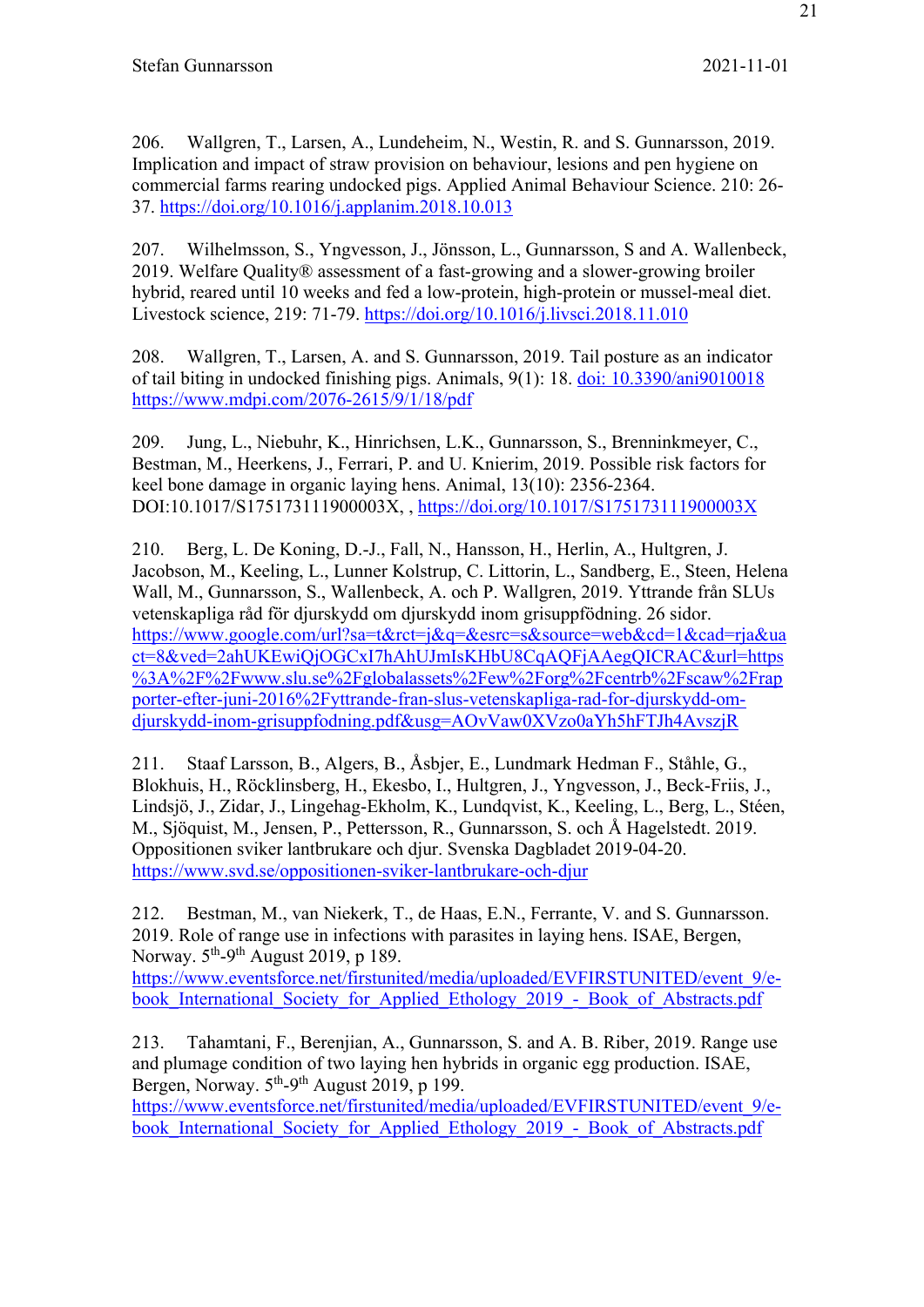214. Gunnarsson, S., 2019. Pre-testing of a new housing system for breeding birds of layer strains in Sweden. Proceedings of XIXth International Congress on Animal Hygiene September 2019. Wroclaw, Poland. pp.

215. Wallgren, T., Larsen, A. and S. Gunnarsson, 2019. Straw impact on pen and pig hygiene. Proceedings of XIXth International Congress on Animal Hygiene September 2019. Wroclaw, Poland. pp.

216. Hansson, H., Arvidsson Segerkvist, K., Sonesson, U. and S. Gunnarsson, 2019. Sustainability in animal food production  $- A$  systematic map to identify gaps in knowledge. EurSafe2019 -  $15<sup>th</sup>$  Congress of the European Society for Agriculture and Food Ethics. September, 18 – 21, 2019, Tampere, Finland. Wageningen University Press, Netherlands. p 47-52. https://doi.org/10.3920/978-90-8686-892-6\_5

217. Wallgren, T., Lundeheim, N. and S. Gunnarsson, 2019. Impact of straw on pig and pen hygiene. EAAP Book of Abstracts of the 70th Annual Meeting of the European Federation of Animal Science, Ghent, Belgium, 26-30 August 2019. https://doi.org/10.3920/978-90-8686-890-2

218. Wallgren, T., Lundeheim, N., Wallenbeck, A, Westin, R. and S. Gunnarsson, 2019. Rearing pigs with intact tails- experiences and practical solutions in Sweden. Animals 2019, 9, 812; doi:10.3390/ani9100812 https://www.mdpi.com/2076- 2615/9/10/812/pdf

219. Gunnarsson, S. 2019. Hur god är lantbrukets beredskap? Krönika i SLU Forskningsnytt Produktionsdjur • Augusti 2019 https://www.slu.se/lantbruketsberedskap

220. Lindgren, K, Gunnarsson, S, Höglund, J, Lindahl, C and A. Roepstorff, 2020. Nematode parasite eggs in pasture soils and pigs on organic farms in Sweden. Organic Agriculture. Organic Agriculture, 10(3), 289-300. DOI 10.1007/s13165-019-00273-3. https://link.springer.com/article/10.1007%2Fs13165-019-00273-3

221. Gunnarsson, S, Arvidsson Segerkvist, K., Göransson, L., Hansson, H. and U. Sonesson, 2020. Systematic Mapping of Research on Farm-level Sustainability in Egg and Chicken Meat Production. Sustainability, 12(7), 3033. https://doi.org/10.3390/su12073033

222. Gunnarsson, S. 2020. Mjölkbönder, lär er av äggbranschen". LAND lantbruk 2020-05-19. https://www.landlantbruk.se/debatt/mjolkbonder-lar-er-av-aggbranschen/

223. Gunnarsson, S, Arvidsson Segerkvist, K., Wallgren, T., Hansson, H. and U. Sonesson, 2020. A Systematic Mapping of Research on Sustainability Dimensions at Farm-level in Pig Production. Sustainability, 12, 4352; doi:10.3390/su12114352 https://www.mdpi.com/2071-1050/12/11/4352

224. Marchewka, J., Sztandarski, P., Zdanowska-Sąsiadek, Ż., Damaziak, K., Wojciechowski, F., Riber, A.B. and S. Gunnarsson, 2020. Associations between welfare and ranging profile in free-range commercial and heritage meat-purpose chickens (Gallus gallus domesticus). Poultry Science 99:4141–4152.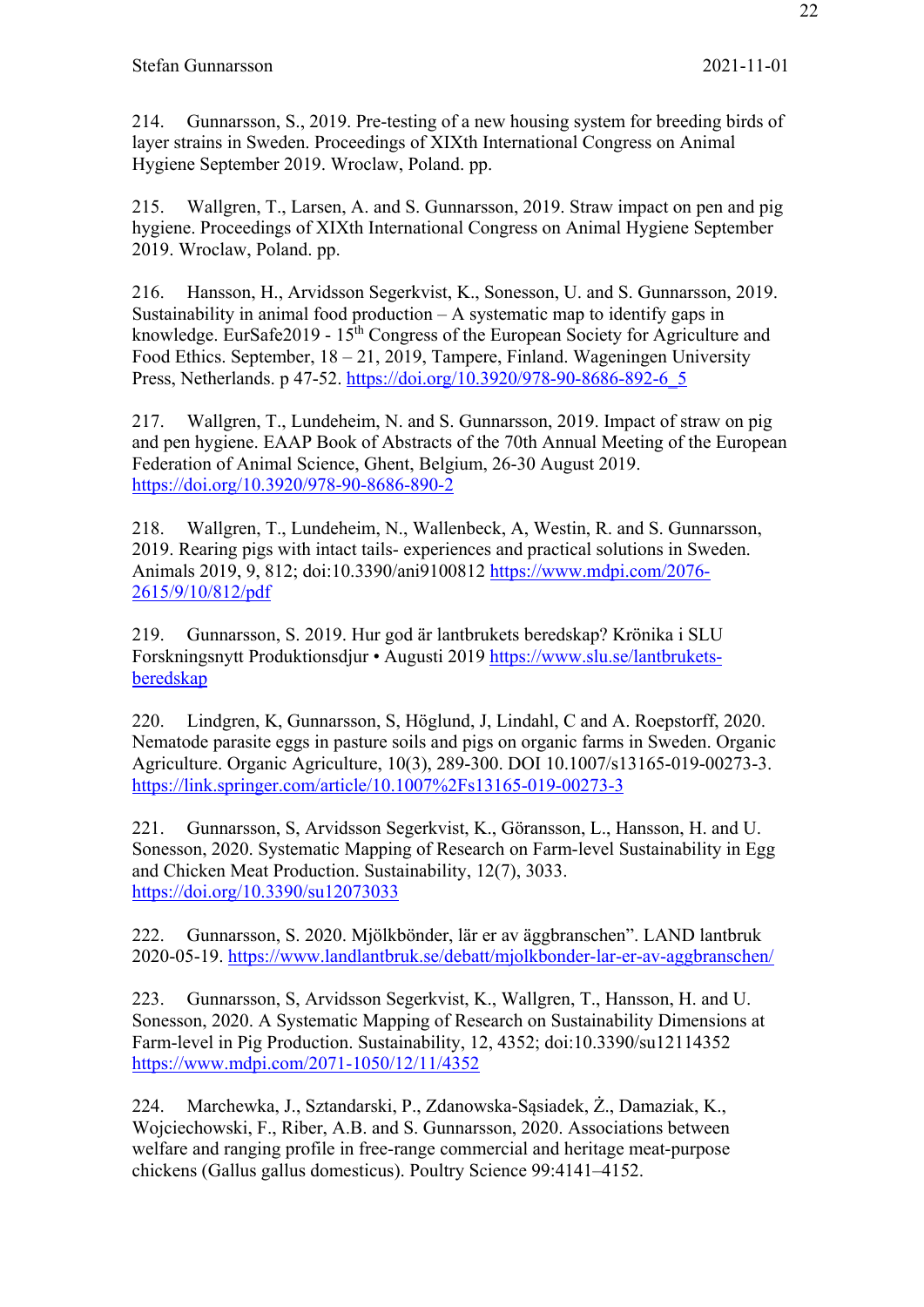doi.org/10.1016/j.psj.2020.05.044 https://www.sciencedirect.com/science/article/pii/S0032579120303564?via%3Dihub

225. Andersson, E., Frössling, J., Westin, R., Algers, B., and S. Gunnarsson, 2020. Associations between litter size and medical treatments of Swedish Yorkshire sows during farrowing and lactation. Acta Agriculturae Scandinavica, Section A – Animal Sciences, 69(3):176-182. doi.org/10.1080/09064702.2020.1779800 https://www.tandfonline.com/doi/full/10.1080/09064702.2020.1779800

226. Arvidsson Segerkvist, K., Hansson, H., Sonesson, U. and S. Gunnarsson. 2020. Research on environmental, economic, and social sustainability in dairy farming - a systematic mapping of current literature. Sustainability, 12(14), 5502. doi:10.3390/su12145502 https://www.mdpi.com/2071-1050/12/14/5502

227. Wallgren, T., Lundeheim, N. and S. Gunnarsson, 2020. Impact of amount of straw on pig and pen hygiene in partly slatted flooring systems. BMC Veterinary Research, 16:377. https://doi.org/10.1186/s12917-020-02594-y

228. Vaarst, M., Roderick, S., Martin, G., Gunnarson, S., Spengler Neff, A., Bieber, A. and A.G. Kongsted, 2020. Potentials, challenges and visions for future European organic animal farming. Video Pre-Conference on Animal Husbandry 21-22 September 2020 linked to the 20th Organic World Congress 2021 Organized by IFOAM Animal Husbandry Alliance (IAHA). Proceedings p 11-22. https://www.ifoam.bio/sites/default/files/2020-09/IAHA-Video-Conference Livestock OWC2020-proceedings-2020.pdf

229. Göransson, L., Yngvesson, J. and S. Gunnarsson, 2020. Bird health, housing and management routines in Swedish organic broiler chicken farms. Animals 2020, 10 (11), 2098; doi:10.3390/ani10112098 https://www.mdpi.com/2076-2615/10/11/2098

230. Jung, L., Brenninkmeyer, C., Niebuhr, K., Bestman, M., Tuyttens, F. A. M., Gunnarsson, S., Sørensen, J. T., Ferrari, P. and U. Knierim, 2020. Husbandry conditions and welfare outcomes in organic egg production in eight European countries. Animals, 10(11), 2102; https://doi.org/10.3390/ani10112102

231. Presto Åkerfeldt, M., Gunnarsson, S., Bernes, G. and I. Blanco-Penedo. 2020. Health and welfare in organic livestock production systems - A systematic mapping of current knowledge. Organic Agriculture, pp1-28 https://doi.org/10.1007/s13165-020- 00334-y

232. Wallgren, T. and S. Gunnarsson, 2020. Impact of straw provision on floor or in racks on tail lesions, hygiene and straw availability. Book of Abstracts of the 71st Annual Meeting of the European Federation of Animal Science: Virtual Meeting, 1st– 4th December, 2020, vol 26, p 218.

233. Gunnarsson, S, Arvidsson Segerkvist, K., Wallgren, T., Hjelmstedt, P., Sonesson, U. and H. Hansson, 2020. Systematic Mapping of Research on Farm-level Sustainability in Finfish Aquaculture. Sustainability 2020, 12(23), 9985. https://doi.org/10.3390/su12239985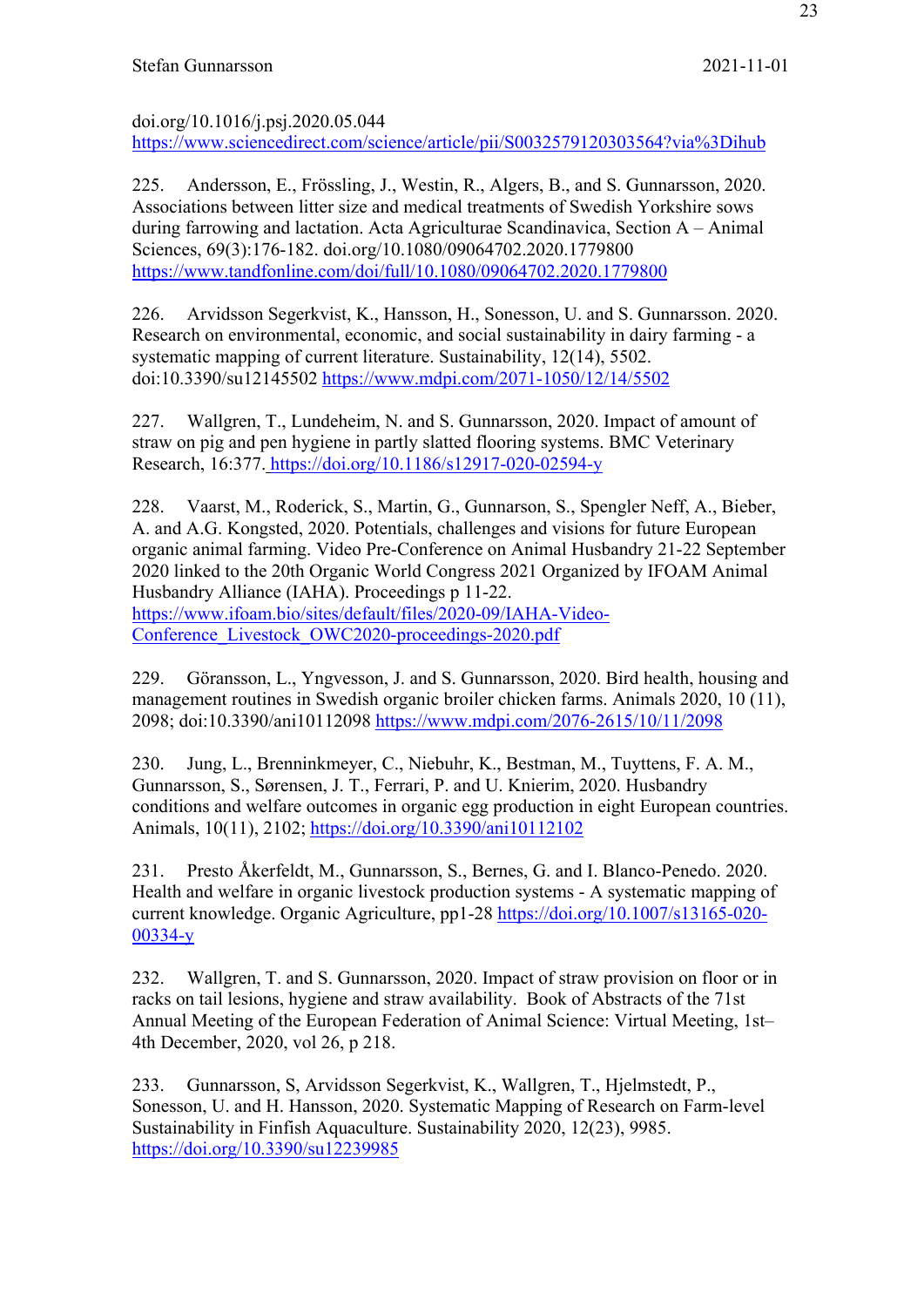234. Wallgren, T and S. Gunnarsson, 2021. Effect of Straw Provision in Racks on Tail Lesions, Straw Availability, and Pen Hygiene in Finishing Pigs. Animals 2021, 11(2), 379; https://doi.org/10.3390/ani11020379.

235. Gunnarsson, S., 2021. Applied Research Note: Pre-Testing Of A New Housing System For Breeding Birds Of Layer Strains In Sweden. Journal of Applied Poultry Science, 30 (2): 100152.https://doi.org/10.1016/j.japr.2021.100152

236. Arvidsson Segerkvist, K., Hansson, H., Sonesson, U. and S. Gunnarsson. 2021. A systematic mapping of current literature on sustainability at farm level in beef and lamb meat production. Sustainability 2021, 13, 2488. https://doi.org/10.3390/su13052488

237. Sözcü, A., İpek, A, Oğuz, Z., Gunnarsson, S. and A. Brinch Riber, 2021. Comparison of Performance, Egg Quality, and Yolk Fatty Acid Profile in Two Turkish Genotypes (Atak-S and Atabey) in a Free-Range System. Animals, 11(5):1458. https://doi.org/10.3390/ani11051458

238. Albihn, A., Seligsohn, D., Rydhmer, L., Gunnarsson, S., Svensson, Th., Hansson, P.-A., Johnsson, P. and Kuns, B., 2021. Klimatanpassning av svensk animalieproduktion – säkrare tillgång på livsmedel under en kris. (Climate adaptation of Swedish animal production – Secured access to food during a crisis). SLU Future Food, Uppsala, Report 15, 52 sidor. https://www.slu.se/globalassets/ew/org/centrb/fufood/publikationer/future-food-reports/slufuturefood rapport15 klimatanpassningavsvenskanimalieproduktion.pdf

239. Sztandarski, P., Marchewka, J., Wojciechowski, F., Riber, A. B., Gunnarsson, S. and Horbańczuk, J. O. 2021. Associations between weather conditions and individual range use by commercial and heritage chickens. Poultry Science, 10(8):101265. https://doi.org/10.1016/j.psj.2021.101265

240. Marchewka, J., Sztandarski, P., Zdanowska-Sąsiadek, Ż. Adamek-Urbańska, D., Damaziak, K., Wojciechowski, F., Riber, A.B. and S. Gunnarsson 2021. Gastrointestinal tract morphometrics and content of commercial and indigenous chicken breeds with differing ranging profiles. Animals, 11(7):1881. https://doi.org/10.3390/ani11071881

241. Sztandarski, P., Marchewka, J., Adamek-Urbańska, D., Damaziak, K., Wojciechowski, F., Riber, A.B. and S. Gunnarsson 2021. Associations between neck plumage and beak darkness, as well as comb size measurements and scores with ranging frequency of Sasso and Green-legged Partridge chickens. Poultry Science, 100(9):101340. https://doi.org/10.1016/j.psj.2021.101340

242. Bestman, M., van Niekerk, T.; Göransson, L.; Ferrante, V.; Gunnarsson, S.; Grilli, G.; de Haas, E., Rodenburg, B. and S. Arndt, 2021. Gut parasite infections and free-range use in organic laying hens. Speech at: FreeBirds ‐ Encouraging organic chickens and laying hens to be more outdoor. Final project webinar, Online, April 22, 2021.

https://orgprints.org/id/eprint/40057/1/210422%20Gut%20parasites%20and%20freerange%20use%20-%20Public%20version.pdf